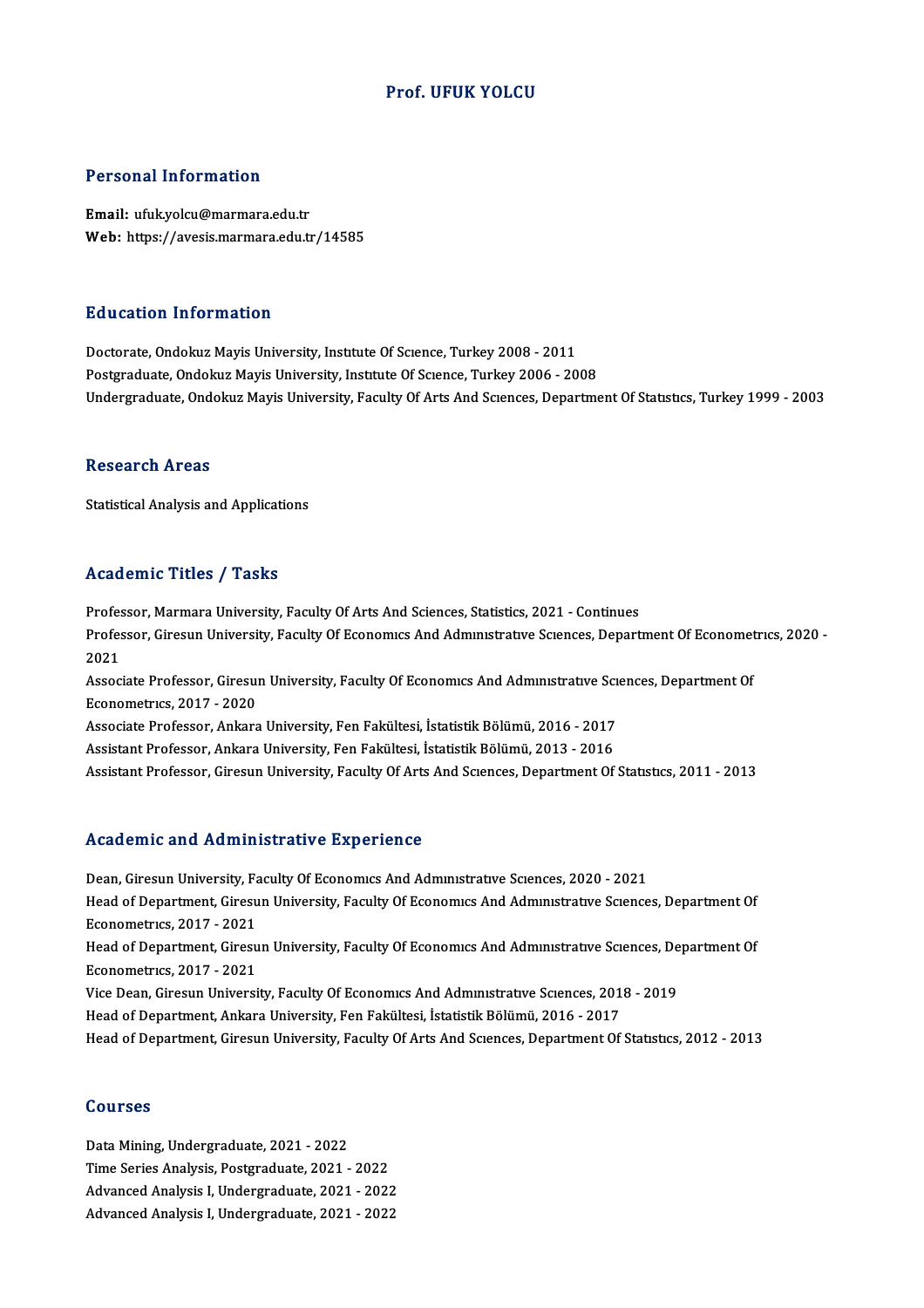#### Advising Theses

Advising Theses<br>Yolcu U., Zaman serisi öngörüsünde dendrit yapay sinir ağları için parçacık sürü optimizasyonuna dayalı dayanıklı<br>Öğrenme algeritmesi, Pestaredusta, A VII MAZ(Student), 2021 rıa visiniş "risses"<br>Yolcu U., Zaman serisi öngörüsünde dendrit yapay sinir ağları i<br>öğrenme algoritması, Postgraduate, A.YILMAZ(Student), 2021<br>Yolcu U. Türkiye örnekleminde ev sebibi elme ile yaşam memn Yolcu U., Zaman serisi öngörüsünde dendrit yapay sinir ağları için parçacık sürü optimizasyonuna dayalı dayanıklı<br>öğrenme algoritması, Postgraduate, A.YILMAZ(Student), 2021<br>Yolcu U., Türkiye örnekleminde ev sahibi olma ile

öğren<br>Yolcu<br>2021 Yolcu U., Türkiye örnekleminde ev sahibi olma ile yaşam memnuniyeti arasındaki ilişki, Postgraduate, A.TOPŞİR(Stud<br>2021<br>Yolcu U., Bulanık zaman serisi yöntemleri ile Giresun ili maksimum sıcaklık öngörüsü, Postgraduate, Y.

2021<br>Yolcu U., Bulanık zaman serisi yöntemleri ile Giresun ili maksimum sıcaklık öngörüsü, Postgraduate, Y.BAŞ(Student),<br>2020

#### Articles Published in Journals That Entered SCI, SSCI and AHCI Indexes

I. Multivariate intuitionistic fuzzy inference system for stock market prediction: The cases of Istanbul<br>I. Multivariate intuitionistic fuzzy inference system for stock market prediction: The cases of Istanbul<br>and Taiwan Acc 1 aches<br>Multivariate<br>and Taiwan<br>CAČCAČ VOL and Taiwan<br>CAĞCAĞ YOLCU Ö., EĞRİOĞLU E., BAŞ E., YOLCU U. and Taiwan<br>CAĞCAĞ YOLCU Ö., EĞRİOĞLU E., BAŞ E., YOLCU U.<br>APPLIED SOFT COMPUTING, vol.116, 2022 (Journal Indexed in SCI)<br>Dondritis neuron model neural network trained by modifies

CAĞCAĞ YOLCU Ö., EĞRİOĞLU E., BAŞ E., YOLCU U.<br>APPLIED SOFT COMPUTING, vol.116, 2022 (Journal Indexed in SCI)<br>II. Dendritic neuron model neural network trained by modified particle swarm optimization for time-<br>series f APPLIED SOFT COME<br>Dendritic neuron<br>series forecasting<br><sup>Vilmaz</sup> A. Yoku H **Dendritic neuro<br>series forecastir<br>Yilmaz A., Yolcu U.<br>JOUPMAL OF FOPI** series forecasting<br>1990 - Yilmaz A., Yolcu U.<br>JOURNAL OF FORECASTING, 2021 (Journal Indexed in SSCI)

- Yilmaz A., Yolcu U.<br>JOURNAL OF FORECASTING, 2021 (Journal Indexed in SSCI)<br>III. Probabilistic forecasting, linearity and nonlinearity hypothesis tests with bootstrapped linear and<br>nonlinear artificial noural natuork JOURNAL OF FORECASTING, 2021 (Journ<br>Probabilistic forecasting, linearity an<br>nonlinear artificial neural network<br>Yoku II, Egricslu E, Pee E, Yoku Ö, Dok Probabilistic forecasting, linearity and no<br>nonlinear artificial neural network<br>Yolcu U., Egrioglu E., Bas E., Yolcu Ö., Dalar A. Z.<br>JOUPNAL OF EXPERIMENTAL & THEOPETICAL nonlinear artificial neural network<br>Yolcu U., Egrioglu E., Bas E., Yolcu Ö., Dalar A. Z.<br>JOURNAL OF EXPERIMENTAL & THEORETICAL ARTIFICIAL INTELLIGENCE, vol.33, no.3, pp.383-404, 2021<br>(Journal Indoved in SCD Yolcu U., Egrioglu E., Bas<br>JOURNAL OF EXPERIMEN<br>(Journal Indexed in SCI)<br>Movimum likelihood a JOURNAL OF EXPERIMENTAL & THEORETICAL ARTIFICIAL INTELLIGENCE, vol.33, no.3, pp.383-404, 2021<br>(Journal Indexed in SCI)<br>IV. Maximum likelihood and maximum product of spacings estimations for the parameters of skew-<br>normal d
- (Journal Indexed in SCI)<br>Maximum likelihood and maximum product of spacings estimations for the p<br>normal distribution under doubly type II censoring using genetic algorithm<br>YALCINKAXA A. Xolgu II, SENOČLILP Maximum likelihood and maximun<br>normal distribution under doubly<br>YALÇINKAYA A., Yolcu U., ŞENOĞLU B.<br>EYBERT SYSTEMS WITH APPLICATION normal distribution under doubly type II censoring using genetic algority<br>TALÇINKAYA A., Yolcu U., ŞENOĞLU B.<br>EXPERT SYSTEMS WITH APPLICATIONS, vol.168, 2021 (Journal Indexed in SCI)<br>An adaptive foresest sombination apprea YALÇINKAYA A., Yolcu U., ŞENOĞLU B.<br>EXPERT SYSTEMS WITH APPLICATIONS, vol.168, 2021 (Journal Indexed in SCI)<br>V. An adaptive forecast combination approach based on meta intuitionistic fuzzy functions<br>Tak N. Exrieclu E. Bas
- EXPERT SYSTEMS WITH APPLICATIONS, vol.168, 2021 (Journal Indexed in SCI)<br>An adaptive forecast combination approach based on meta intuitionistic fuzzy functions<br>Tak N., Egrioglu E., Bas E., Yolcu U.<br>JOURNAL OF INTELLIGENT & An adaptive forecast combination approach based on meta intuitionistic fuzzy functions<br>Tak N., Egrioglu E., Bas E., Yolcu U.<br>JOURNAL OF INTELLIGENT & FUZZY SYSTEMS, vol.40, no.5, pp.9567-9581, 2021 (Journal Indexed in SCI)
- Tak N., Egrioglu E., Bas E., Yolcu U.<br>JOURNAL OF INTELLIGENT & FUZZY SYSTEMS, vol.40, no.5, pp.9567-9581, 2021 (Journal Indexed in SCI)<br>VI. A new intuitionistic fuzzy functions approach based on hesitation margin for time-JOURNAL OF INTELLIGENT & FUZZY<br>**A new intuitionistic fuzzy functi**<br>Yolcu Ö., Bas E., Egrioglu E., Yolcu U.<br>SOET COMBUTINC .vol 24, no 11, nn A new intuitionistic fuzzy functions approach based on hesitation mai<br>Yolcu Ö., Bas E., Egrioglu E., Yolcu U.<br>SOFT COMPUTING, vol.24, no.11, pp.8211-8222, 2020 (Journal Indexed in SCI)<br>Bistune fuggy negreesian functions ap Yolcu Ö., Bas E., Egrioglu E., Yolcu U.<br>SOFT COMPUTING, vol.24, no.11, pp.8211-8222, 2020 (Journal Indexed in SCI)<br>VII. Picture fuzzy regression functions approach for financial time series based on ridge regression an

## SOFT COMPUTING, ve<br>Picture fuzzy regre<br>genetic algorithm<br>Pee F. Yoku II, Faric **Picture fuzzy regression<br>genetic algorithm<br>Bas E., Yolcu U., Egrioglu E.<br>JOUPNAL OF COMBUTATIO** genetic algorithm<br>Bas E., Yolcu U., Egrioglu E.<br>JOURNAL OF COMPUTATIONAL AND APPLIED MATHEMATICS, vol.370, 2020 (Journal Indexed in SCI)<br>A hybrid algorithm based on entificial bet and beckproposation algorithms for multipl

- Bas E., Yolcu U., Egrioglu E.<br>JOURNAL OF COMPUTATIONAL AND APPLIED MATHEMATICS, vol.370, 2020 (Journal Indexed in SCI)<br>VIII. A hybrid algorithm based on artificial bat and backpropagation algorithms for multiplicative JOURNAL OF COMPUTATIONAL AND<br>A hybrid algorithm based on arti<br>model artificial neural networks<br>Pee F Feriegly F Yoley II A hybrid algorithm base<br>model artificial neural n<br>Bas E., Egrioglu E., Yolcu U.<br>JOUPNAL OF AMBUENT INT model artificial neural networks<br>Bas E., Egrioglu E., Yolcu U.<br>JOURNAL OF AMBIENT INTELLIGENCE AND HUMANIZED COMPUTING, 2020 (Journal Indexed in SCI)
	-

- Bas E., Egrioglu E., Yolcu U.<br>JOURNAL OF AMBIENT INTELLIGENCE AND HUMANIZED COMPUTING, 2020 (Journal Indexed in<br>IX. Picture fuzzy time series: Defining, modeling and creating a new forecasting method<br>Fariogly E. Bas E. Yol **JOURNAL OF AMBIENT INTELLIGENCE<br>Picture fuzzy time series: Defining<br>Egrioglu E., Bas E., Yolcu U., Chen M. Y.**<br>ENCINEEPINC APPLICATIONS OF APT Picture fuzzy time series: Defining, modeling and creating a new forecasting method<br>Egrioglu E., Bas E., Yolcu U., Chen M. Y.<br>ENGINEERING APPLICATIONS OF ARTIFICIAL INTELLIGENCE, vol.88, 2020 (Journal Indexed in SCI)<br>Intui Egrioglu E., Bas E., Yolcu U., Chen M. Y.<br>ENGINEERING APPLICATIONS OF ARTIFICIAL INTELLIGENCE, vol.88, 2020 (Journal Indexed in SCI)<br>X. Intuitionistic time series fuzzy inference system
	-
- EgriogluE.,BasE.,YolcuÖ.,YolcuU. Intuitionistic time series fuzzy inference system<br>Egrioglu E., Bas E., Yolcu Ö., Yolcu U.<br>ENGINEERING APPLICATIONS OF ARTIFICIAL INTELLIGENCE, vol.82, pp.175-183, 2019 (Journal Indexed in SCI)<br>Median Bi artificial noural n Egrioglu E., Bas E., Yolcu Ö., Yolcu U.<br>ENGINEERING APPLICATIONS OF ARTIFICIAL INTELLIGEI<br>XI. Median-Pi artificial neural network for forecasting<br>Egriogly E. Volgy II. Bas E. Dolar A. 7.
- ENGINEERING APPLICATIONS OF ART<br><mark>Median-Pi artificial neural netwo</mark>r<br>Egrioglu E., Yolcu U., Bas E., Dalar A. Z.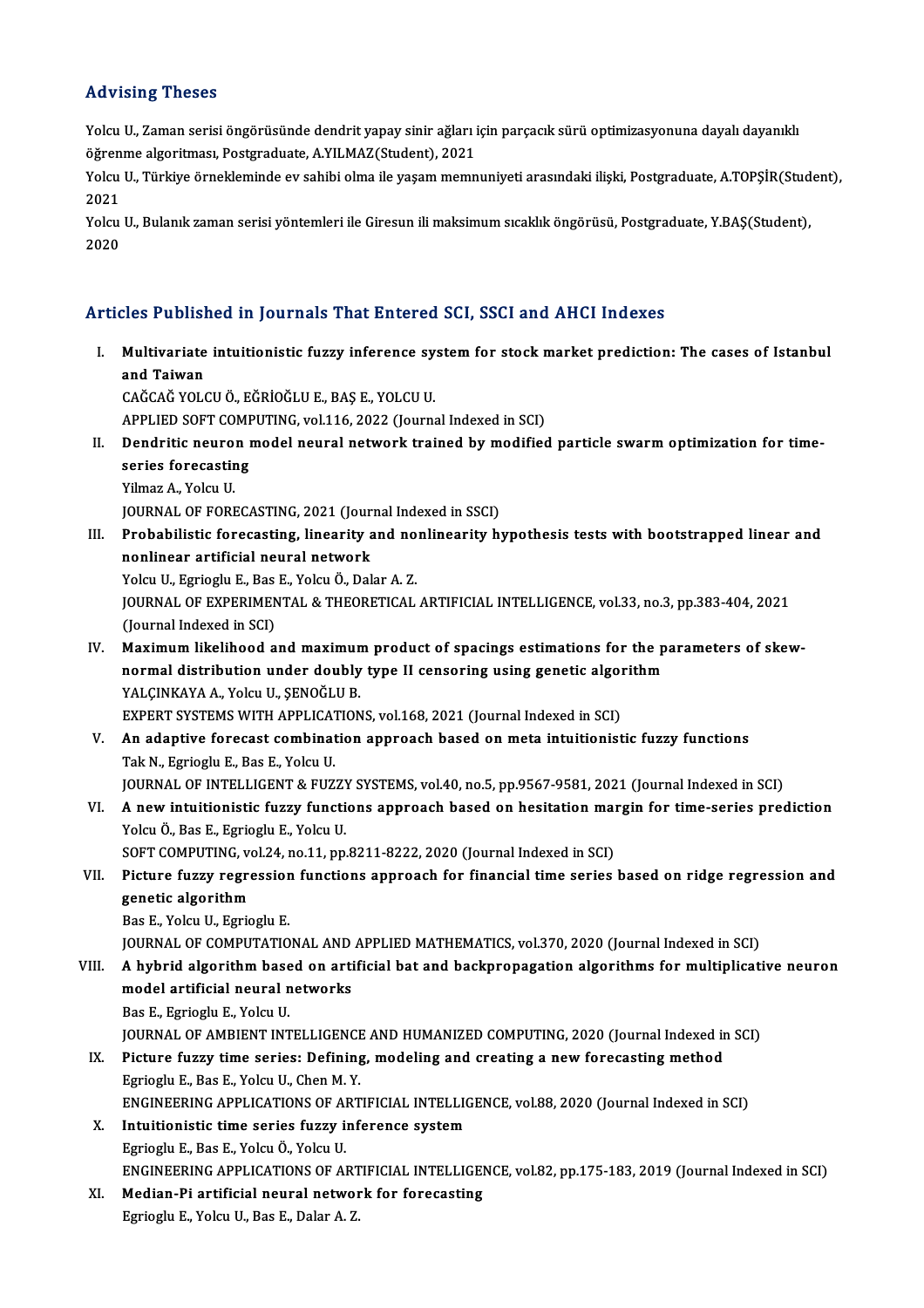NEURAL COMPUTING & APPLICATIONS, vol.31, no.1, pp.307-316, 2019 (Journal Indexed in SCI)<br>Single Multiplicative Neupon Model Artificial Neupel Network with Autonographys Co NEURAL COMPUTING & APPLICATIONS, vol.31, no.1, pp.307-316, 2019 (Journal Indexed in SCI)<br>XII. Single Multiplicative Neuron Model Artificial Neural Network with Autoregressive Coefficient for<br>Time Series Modelling NEURAL COMPUTING & A<br>Single Multiplicative Ne<br>Time Series Modelling<br>Yoku Ö. Boo E. Esriaslu I Single Multiplicative Neuron Mo<br>Time Series Modelling<br>Yolcu Ö., Bas E., Egrioglu E., Yolcu U.<br>NEUPAL PROCESSING LETTERS vol Time Series Modelling<br>Yolcu Ö., Bas E., Egrioglu E., Yolcu U.<br>NEURAL PROCESSING LETTERS, vol.47, no.3, pp.1133-1147, 2018 (Journal Indexed in SCI) XIII. High order fuzzy time series method based on pi-sigma neural network Bas E., Grosan C., Egrioglu E., Yolcu U. ENGINEERINGAPPLICATIONSOFARTIFICIAL INTELLIGENCE,vol.72,pp.350-356,2018 (Journal Indexed inSCI) Bas E., Grosan C., Egrioglu E., Yolcu U.<br>ENGINEERING APPLICATIONS OF ARTIFICIAL INTELLIGENCE, vol.72, pp.350-356, 2018 (Journal Indexed i<br>XIV. Maximum likelihood estimation for the parameters of skew normal distribution us ENGINEERII<br>Maximum l<br>algorithm<br>YALGINKAY Maximum likelihood estimation fo<br>algorithm<br>YALÇINKAYA A., ŞENOĞLU B., Yolcu U.<br>SWARM AND EVOLUTIONARY COMBU algorithm<br>YALÇINKAYA A., ŞENOĞLU B., Yolcu U.<br>SWARM AND EVOLUTIONARY COMPUTATION, vol.38, pp.127-138, 2018 (Journal Indexed in SCI) XV. A new fuzzy inference system for time series forecasting and obtaining the probabilistic forecasts SWARM AND EVOLUTIONARY COMPU<br>A new fuzzy inference system for<br>via subsampling block bootstrap<br>Velgy U. Boo E. Egyjagly E **A new fuzzy inference s<br>via subsampling block b<br>Yolcu U., Bas E., Egrioglu E.<br>JOUPNAL OF INTELLICENT** via subsampling block bootstrap<br>Yolcu U., Bas E., Egrioglu E.<br>JOURNAL OF INTELLIGENT & FUZZY SYSTEMS, vol.35, no.2, pp.2349-2358, 2018 (Journal Indexed in SCI)<br>A NEW ARRROACH BASED ON ORTIMIZATION OF BATIO FOR SEASONAL FUZ Yolcu U., Bas E., Egrioglu E.<br>JOURNAL OF INTELLIGENT & FUZZY SYSTEMS, vol.35, no.2, pp.2349-2358, 2018 (Journal Indexed in SCI<br>XVI. A NEW APPROACH BASED ON OPTIMIZATION OF RATIO FOR SEASONAL FUZZY TIME SERIES<br>YOLCU U. JOURNAL<br>**A NEW A**<br>YOLCU U.<br>IPANIAN IRANIAN JOURNAL OF FUZZY SYSTEMS, vol.13, no.2, pp.19-36, 2016 (Journal Indexed in SCI) YOLCU U.<br>IRANIAN JOURNAL OF FUZZY SYSTEMS, vol.13, no.2, pp.19-36, 2016 (Journal Indexed in SCI)<br>XVII. Recurrent Multiplicative Neuron Model Artificial Neural Network for Non-linear Time Series<br>Feresesting **IRANIAN JOUI<br>Recurrent M<br>Forecasting** Recurrent Multiplicative Neuron Mode<br>Forecasting<br>Egrioglu E., YOLCU U., ALADAĞ Ç. H. , Bas E.<br>NEUPAL PROCESSING LETTERS vol.41 no. Forecasting<br>Egrioglu E., YOLCU U., ALADAĞ Ç. H. , Bas E.<br>NEURAL PROCESSING LETTERS, vol.41, no.2, pp.249-258, 2015 (Journal Indexed in SCI)<br>Euggy lagged variable selection in fuggy time series with genetic algorithms Egrioglu E., YOLCU U., ALADAĞ Ç. H. , Bas E.<br>NEURAL PROCESSING LETTERS, vol.41, no.2, pp.249-258, 2015 (Journal Indexed in SC<br>XVIII. Fuzzy lagged variable selection in fuzzy time series with genetic algorithms NEURAL PROCESSING LETTERS, vol.41, no<br>Fuzzy lagged variable selection in fuz<br>ALADAĞ Ç. H. , Yolcu U., Egrioglu E., Bas E.<br>APPLED SOFT COMPUTING, vol.22, nn.465 Fuzzy lagged variable selection in fuzzy time series with genetic algor<br>ALADAĞ Ç. H. , Yolcu U., Egrioglu E., Bas E.<br>APPLIED SOFT COMPUTING, vol.22, pp.465-473, 2014 (Journal Indexed in SCI)<br>A modified genetic algorithm fo ALADAĞ Ç. H. , Yolcu U., Egrioglu E., Bas E.<br>APPLIED SOFT COMPUTING, vol.22, pp.465-473, 2014 (Journal Indexed<br>XIX. A modified genetic algorithm for forecasting fuzzy time series<br>Bas E., Uslu V. R. , YOLCU U., Egrioglu E. APPLIED SOFT COMPUTING, vol.22, pp.465-473, 2014 (Journal Indexed in SCI) A modified genetic algorithm for forecasting fuzzy time series<br>Bas E., Uslu V. R. , YOLCU U., Egrioglu E.<br>APPLIED INTELLIGENCE, vol.41, no.2, pp.453-463, 2014 (Journal Indexed in SCI)<br>A fuggy time series approach based on Bas E., Uslu V. R. , YOLCU U., Egrioglu E.<br>APPLIED INTELLIGENCE, vol.41, no.2, pp.453-463, 2014 (Journal Indexed in SCI)<br>XX. A fuzzy time series approach based on weights determined by the number of recurrences of fuzz APPLIED I<br><mark>A fuzzy ti</mark><br>relations<br><sup>Helv V P</sup> A fuzzy time series approach base<br>relations<br>Uslu V. R. , Bas E., Yolcu U., Egrioglu E.<br>SWARM AND EVOLUTIONARY COMBU relations<br>Uslu V. R. , Bas E., Yolcu U., Egrioglu E.<br>SWARM AND EVOLUTIONARY COMPUTATION, vol.15, pp.19-26, 2014 (Journal Indexed in SCI)<br>Robust multilever noural network based on median nouren medel. Uslu V. R. , Bas E., Yolcu U., Egrioglu E.<br>SWARM AND EVOLUTIONARY COMPUTATION, vol.15, pp.19-26, 2014 (Journal neuron)<br>XXI. Robust multilayer neural network based on median neuron model SWARM AND EVOLUTIONARY COM<br>**Robust multilayer neural netwo<br>ALADAĞ Ç. H. , Egrioglu E., Yolcu U.**<br>NEURAL COMBUTING & APBLICATI XXI. Robust multilayer neural network based on median neuron model<br>ALADAĞ Ç. H. , Egrioglu E., Yolcu U.<br>NEURAL COMPUTING & APPLICATIONS, vol.24, no.3-4, pp.945-956, 2014 (Journal Indexed in SCI) ALADAĞ Ç. H. , Egrioglu E., Yolcu U.<br>NEURAL COMPUTING & APPLICATIONS, vol.24, no.3-4, pp.945-956, 2014 (Journal Indexed in SCI)<br>XXII. A New Multiplicative Seasonal Neural Network Model Based on Particle Swarm Optimizat ALADAĞ Ç.H., Yolcu U., Egrioglu E. A New Multiplicative Seasonal Neural Network Model Based on Particle Swarn<br>ALADAĞ Ç. H. , Yolcu U., Egrioglu E.<br>NEURAL PROCESSING LETTERS, vol.37, no.3, pp.251-262, 2013 (Journal Indexed in SCI)<br>Time series foresasting wit XXIII. Time-series forecasting with a novel fuzzy time-series approach: an example for Istanbul stock<br>market NEURAL PROCESSING LETTERS, vol.37, no.3, pp.251-262, 2013 (Journal Indexed in SCI) Time-series forecasting with a novel fuz<br>market<br>Yolcu U., ALADAĞ Ç. H. , Egrioglu E., Uslu V. R.<br>JOUPNAL OF STATISTICAL COMPUTATION AN JOURNAL OF STATISTICAL COMPUTATION AND SIMULATION, vol.83, no.4, pp.597-610, 2013 (Journal Indexed in SCI) Yolc<mark>ı</mark><br>JOUR<br>SCI)<br>Euga JOURNAL OF STATISTICAL COMPUTATION AND SIMULATION, vol.83, no.4, pp.597-610, 2013 (Journal Indexed<br>SCI)<br>XXIV. Fuzzy time series forecasting with a novel hybrid approach combining fuzzy c-means and neural<br>networks SCI)<br>Fuzzy tim<br>networks<br>Egricaly E Fuzzy time series forecasting w<br>networks<br>Egrioglu E., ALADAĞ Ç. H. , Yolcu U.<br>EYRERT SYSTEMS WITH ADDI ICATI networks<br>Egrioglu E., ALADAĞ Ç. H. , Yolcu U.<br>EXPERT SYSTEMS WITH APPLICATIONS, vol.40, no.3, pp.854-857, 2013 (Journal Indexed in SCI)<br>A now linear & nonlinear artificial nouvel network model for time series foregasting. Egrioglu E., ALADAĞ Ç. H. , Yolcu U.<br>EXPERT SYSTEMS WITH APPLICATIONS, vol.40, no.3, pp.854-857, 2013 (Journal Indexed in SCI)<br>XXV. A new linear & nonlinear artificial neural network model for time series forecasting<br>Yolsy EXPERT SYSTEMS WITH APPLICAT<br>**A new linear & nonlinear artifi**<br>Yolcu U., Egrioglu E., ALADAĞ Ç. H.<br>DECISION SUPPOPT SYSTEMS vel l A new linear & nonlinear artificial neural network model for time series forecasting<br>Yolcu U., Egrioglu E., ALADAĞ Ç. H.<br>DECISION SUPPORT SYSTEMS, vol.54, no.3, pp.1340-1347, 2013 (Journal Indexed in SCI)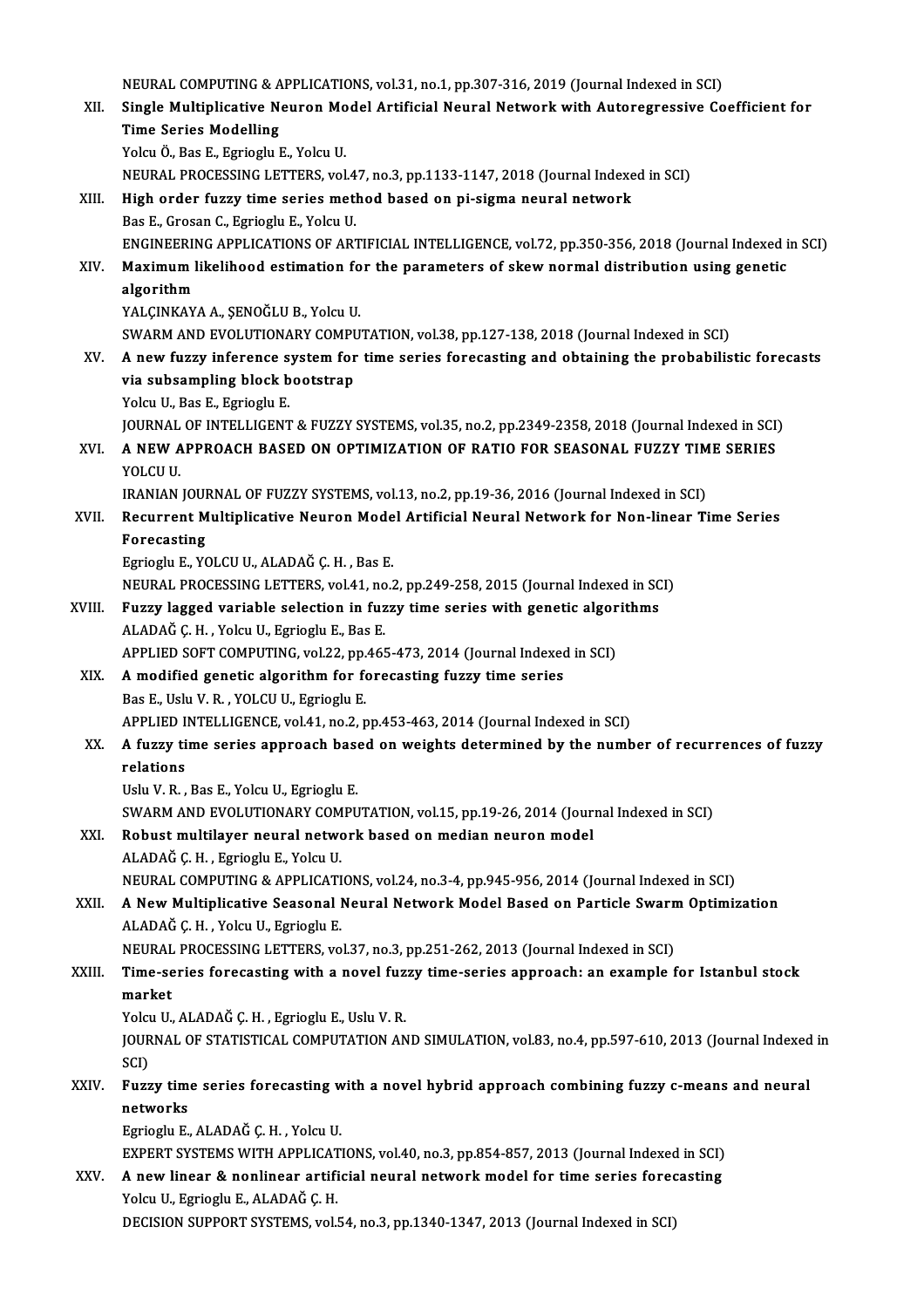| XXVI.        | An ARMA Type Fuzzy Time Series Forecasting Method Based on Particle Swarm Optimization                            |
|--------------|-------------------------------------------------------------------------------------------------------------------|
|              | Egrioglu E., YOLCU U., ALADAĞ Ç. H., Kocak C.                                                                     |
|              | MATHEMATICAL PROBLEMS IN ENGINEERING, vol.2013, 2013 (Journal Indexed in SCI)                                     |
| XXVII.       | A new time invariant fuzzy time series forecasting method based on particle swarm optimization                    |
|              | ALADAĞ Ç. H., Yolcu U., Egrioglu E., Dalar A. Z.                                                                  |
|              | APPLIED SOFT COMPUTING, vol.12, no.10, pp.3291-3299, 2012 (Journal Indexed in SCI)                                |
| XXVIII.      | A SIMULATION BASED APPROACH TO CALCULATE THE FUZZY CORRELATION COEFFICIENT OF FUZZY<br><b>OBSERVATIONS</b>        |
|              | ALADAĞ Ç. H., Egrioglu E., Yolcu U.                                                                               |
|              | HACETTEPE JOURNAL OF MATHEMATICS AND STATISTICS, vol.41, no.3, pp.361-364, 2012 (Journal Indexed in SCI)          |
| XXIX.        | A novel seasonal fuzzy time series method                                                                         |
|              | Alpaslan F., Cagcag Ö., ALADAĞ Ç. H., Yolcu U., Egrioglu E.                                                       |
|              | Hacettepe Journal of Mathematics and Statistics, vol.41, no.3, pp.375-385, 2012 (Journal Indexed in SCI Expanded) |
| XXX.         | Fuzzy time series forecasting method based on Gustafson-Kessel fuzzy clustering                                   |
|              | Egrioglu E., ALADAĞ Ç. H., Yolcu U., Uslu V. R., Erilli N. A.                                                     |
|              | EXPERT SYSTEMS WITH APPLICATIONS, vol.38, no.8, pp.10355-10357, 2011 (Journal Indexed in SCI)                     |
| XXXI.        | Determining the most proper number of cluster in fuzzy clustering by using artificial neural                      |
|              | networks                                                                                                          |
|              | Erilli N. A., Yolcu U., Egrioglu E., ALADAĞ Ç. H., Oner Y.                                                        |
|              | EXPERT SYSTEMS WITH APPLICATIONS, vol.38, no.3, pp.2248-2252, 2011 (Journal Indexed in SCI)                       |
| XXXII.       | A new approach based on the optimization of the length of intervals in fuzzy time series                          |
|              | Egrioglu E., ALADAĞ Ç. H., Basaran M. A., Yolcu U., Uslu V. R.                                                    |
|              | JOURNAL OF INTELLIGENT & FUZZY SYSTEMS, vol.22, no.1, pp.15-19, 2011 (Journal Indexed in SCI)                     |
| XXXIII.      | Forecast Combination by Using Artificial Neural Networks                                                          |
|              | ALADAĞ Ç.H., Egrioglu E., Yolcu U.                                                                                |
|              | NEURAL PROCESSING LETTERS, vol.32, no.3, pp.269-276, 2010 (Journal Indexed in SCI)                                |
| <b>XXXIV</b> | A high order fuzzy time series forecasting model based on adaptive expectation and artificial neural              |
|              | networks                                                                                                          |
|              | ALADAĞ Ç.H., Yolcu U., Egrioglu E.                                                                                |
|              | MATHEMATICS AND COMPUTERS IN SIMULATION, vol.81, no.4, pp.875-882, 2010 (Journal Indexed in SCI)                  |
| XXXV.        | Finding an optimal interval length in high order fuzzy time series                                                |
|              | Egrioglu E., ALADAĞ Ç. H., Yolcu U., Uslu V. R., Basaran M. A.                                                    |
|              | EXPERT SYSTEMS WITH APPLICATIONS, vol.37, no.7, pp.5052-5055, 2010 (Journal Indexed in SCI)                       |
| XXXVI.       | A new approach based on artificial neural networks for high order multivariate fuzzy time series                  |
|              | Egrioglu E., ALADAĞ Ç. H., Yolcu U., Uslu V. R., Basaran M. A.                                                    |
|              | EXPERT SYSTEMS WITH APPLICATIONS, vol.36, no.7, pp.10589-10594, 2009 (Journal Indexed in SCI)                     |
| XXXVII.      | A new hybrid approach based on SARIMA and partial high order bivariate fuzzy time series                          |
|              | forecasting model                                                                                                 |
|              | Egrioglu E., ALADAĞ Ç. H., Yolcu U., Basaran M. A., Uslu V. R.                                                    |
|              | EXPERT SYSTEMS WITH APPLICATIONS, vol.36, no.4, pp.7424-7434, 2009 (Journal Indexed in SCI)                       |
| XXXVIII.     | Forecasting in high order fuzzy times series by using neural networks to define fuzzy relations                   |
|              | ALADAĞ Ç.H., Basaran M.A., Egrioglu E., Yolcu U., Uslu V.R.                                                       |
|              | EXPERT SYSTEMS WITH APPLICATIONS, vol.36, no.3, pp.4228-4231, 2009 (Journal Indexed in SCI)                       |
| <b>XXXIX</b> | A new approach for determining the length of intervals for fuzzy time series                                      |
|              | Yolcu U., Egrioglu E., Uslu V. R., Basaran M. A., ALADAĞ Ç. H.                                                    |
|              | APPLIED SOFT COMPUTING, vol.9, no.2, pp.647-651, 2009 (Journal Indexed in SCI)                                    |
|              |                                                                                                                   |

#### Articles Published in Other Journals

I. Bootstrapped Holt Method with Autoregressive Coefficients Based on Harmony Search Algorithm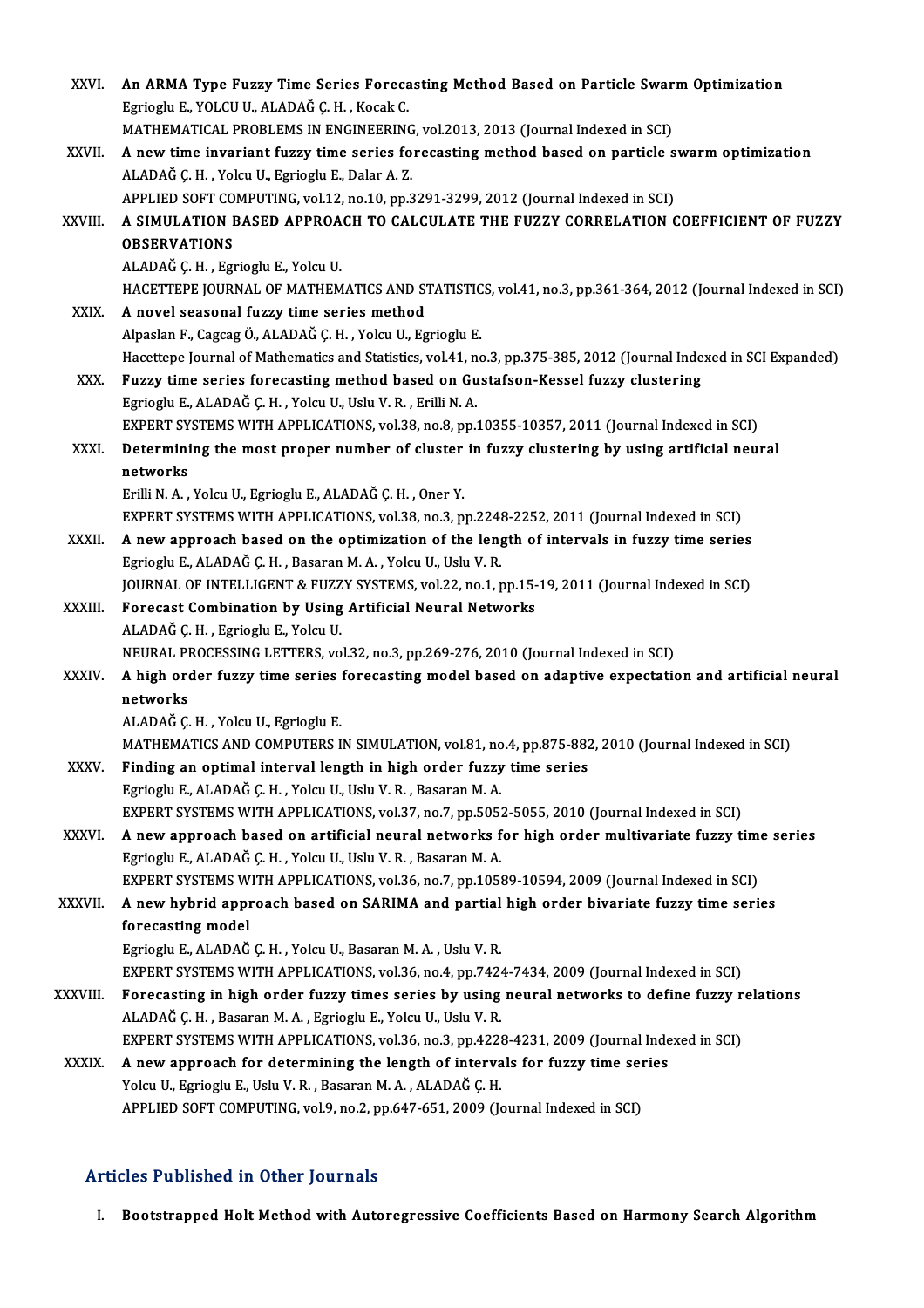BAŞE.,EĞRİOĞLUE.,YOLCUU.

BAŞ E., EĞRİOĞLU E., YOLCU U.<br>Forecasting, vol.3, no.4, pp.839-849, 2021 (Refereed Journals of Other Institutions)<br>Intuitionistis fuggy time series functions annuasab for time series foresas:

- II. Intuitionistic fuzzy time series functions approach for time series forecasting Bas E., Yolcu U., Egrioglu E. Forecasting, vol.3, no.4, pp.<br>Intuitionistic fuzzy time<br>Bas E., Yolcu U., Egrioglu E.<br>CRANULAR COMBUTING.
	- GRANULARCOMPUTING,vol.6,no.3,pp.619-629,2021 (Journal Indexed inESCI)
- Bas E., Yolcu U., Egrioglu E.<br>GRANULAR COMPUTING, vol.6, no.3, pp.619-629, 2021 (Journal Indexed in ESCI)<br>III. AR-GE HARCAMALARI İLE EKONOMİK BÜYÜME İLİŞKİSİ: YAPAY SİNİR AĞLARI İLE TÜRKİYE GSYH<br>ÖNCÖPÜSÜ GRANULAR C<br>**AR-GE HAR(<br>ÖNGÖRÜSÜ** AR-GE HARCAMALA<br>ÖNGÖRÜSÜ<br>CİNEL E.A., YOLCU U.<br>Promium e Journal of

ÖNGÖRÜSÜ<br>CİNEL E. A. , YOLCU U.<br>Premium e-Journal of Social Science, vol.5, no.13, pp.170-181, 2021 (Other Refereed National Journals)<br>Türkiye) u2019deki Turizm Gelirlerinin Dış Tisarat Dengesi Üserindeki Etkişi, Farklı Ya CİNEL E. A. , YOLCU U.<br>Premium e-Journal of Social Science, vol.5, no.13, pp.170-181, 2021 (Other Refereed National Journals)<br>IV. Türkiye\u2019deki Turizm Gelirlerinin Dış Ticaret Dengesi Üzerindeki Etkisi: Farklı Yapa

- Premium e-Journal of Social Science, vol.5, no.13, pp.170-1<br>Türkiye\u2019deki Turizm Gelirlerinin Dış Ticaret<br>Ağları ile Elde Edilen Öngörülerin Karşılaştırılması<br>Cinet E.A. VOLCUU Türkiye\u2019deki<br>Ağları ile Elde Edile<br>CİNEL E.A., YOLCU U.<br>Sesval Bilimler ve Eğit Ağları ile Elde Edilen Öngörülerin Karşılaştırılması<br>CİNEL E. A. , YOLCU U.<br>Sosyal Bilimler ve Eğitim Dergisi, vol.4, no.1, pp.98-118, 2021 (Other Refereed National Journals) CİNEL E. A. , YOLCU U.<br>Sosyal Bilimler ve Eğitim Dergisi, vol.4, no.1, pp.98-118, 2021 (Other Refereed National Journals)<br>V. EĞİTİM, YAŞ VE CİNSİYETİN İŞSİZLİK ORANI ÜZERİNDEKİ ETKİLERİ: TÜRKİYE ÖRNEĞİ<br>CİNELE A. YOLCU U
- Sosyal Bilimler ve Eğit<br>EĞİTİM, YAŞ VE CİN<br>CİNEL E.A., YOLCU U.<br>Elektronik Sosyal Bilin EĞİTİM, YAŞ VE CİNSİYETİN İŞSİZLİK ORANI ÜZERİNDEKİ ETKİLERİ: TÜRKİYE ÖRNEĞİ<br>CİNEL E. A. , YOLCU U.<br>Elektronik Sosyal Bilimler Dergisi, vol.20, no.78, pp.844-858, 2021 (Other Refereed National Journals)<br>TURİZM CELİBI ERİNİ

- CİNEL E. A. , YOLCU U.<br>Elektronik Sosyal Bilimler Dergisi, vol.20, no.78, pp.844-858, 2021 (Other Refereed National Journals)<br>VI. TURİZM GELİRLERİNİN DIŞ TİCARET DENGESİ ÜZERİNDEKİ ETKİLERİ: TÜRKİYE ÖRNEĞİ ÜZERİNDE<br>VAR Elektronik Sosyal Bilimler Dergisi, vol.20, no.78, pp.844-858, 2021 (Other Refereed National Journals)<br>TURİZM GELİRLERİNİN DIŞ TİCARET DENGESİ ÜZERİNDEKİ ETKİLERİ: TÜRKİYE ÖRNEĞİ Ü<br>YAPAY SİNİR AĞLARI İLE ÖNGÖRÜ<br>CİNEL E. A. TURİZM GELİRLERİ<br>YAPAY SİNİR AĞLAI<br>CİNEL E.A., YOLCU U.<br>Uluslararası İltisadi ve YAPAY SİNİR AĞLARI İLE ÖNGÖRÜ<br>CİNEL E. A. , YOLCU U.<br>Uluslararası İktisadi ve İdari İncelemeler Dergisi, vol.31, pp.247-264, 2021 (Other Refereed National Journals)<br>Intuitionistis birb andan fuguy time sanies fonesasting m
	-

- CINEL E. A. , YOLCU U.<br>Uluslararası İktisadi ve İdari İncelemeler Dergisi, vol.31, pp.247-264, 2021 (Other Refereed National Journals)<br>VII. Intuitionistic high-order fuzzy time series forecasting method based on pi-sigma a Uluslararası İktisadi ve İdari İncelemeler Dergis<br>Intuitionistic high-order fuzzy time series<br>networks trained by artificial bee colony<br>Feriesly F. Yolsy II. Bes F. VII. Intuitionistic high-order fuzzy time series forecasting method based on pi-sigma artificial neural networks trained by artificial bee colony<br>Egrioglu E., Yolcu U., Bas E. networks trained by artificial bee colony<br>Egrioglu E., Yolcu U., Bas E.<br>GRANULAR COMPUTING, vol.4, no.4, pp.639-654, 2019 (Journal Indexed in ESCI)<br>Tune 1 fuggy function annroach based on ridge regression for foresasti Egrioglu E., Yolcu U., Bas E.<br>GRANULAR COMPUTING, vol.4, no.4, pp.639-654, 2019 (Journal Indexed in ESCI)<br>VIII. Type 1 fuzzy function approach based on ridge regression for forecasting<br>Reg F. Egriogly E. Yolcu II. Cresen C
- GRANULAR COMPUTING, vol.4, no.4, p<br>**Type 1 fuzzy function approach b**<br>Bas E., Egrioglu E., Yolcu U., Grosan C.<br>CRANULAR COMPUTING, vol.4, no.4, r Type 1 fuzzy function approach based on ridge regression for forecasti<br>Bas E., Egrioglu E., Yolcu U., Grosan C.<br>GRANULAR COMPUTING, vol.4, no.4, pp.629-637, 2019 (Journal Indexed in ESCI)<br>The Egresseting Of Labour Forse Pa
- Bas E., Egrioglu E., Yolcu U., Grosan C.<br>GRANULAR COMPUTING, vol.4, no.4, pp.629-637, 2019 (Journal Indexed in ESCI)<br>IX. The Forecasting Of Labour Force Participation And The Unemployment Rate In Poland And Turkey<br>Heing Fu GRANULAR COMPUTING, vol.4, no.4, p<br>The Forecasting Of Labour Force<br>Using Fuzzy Time Series Methods<br>VOLCU U. Bos F Using Fuzzy Time Series Methods<br>YOLCU U., Bas E. Using Fuzzy Time Series Methods<br>YOLCU U., Bas E.<br>COMPARATIVE ECONOMIC RESEARCH-CENTRAL AND EASTERN EUROPE, vol.19, no.2, pp.5-25, 2016 (Journal<br>Indeved in ESCL)

YOLCU U., Bas E.<br>COMPARATIVE E<br>Indexed in ESCI)<br>Tune 1 fuggy ti COMPARATIVE ECONOMIC RESEARCH-CENTRAL AND EASTERN EUROPE, vol.19, no.2, pp.5-25, 201<br>Indexed in ESCI)<br>X. Type 1 fuzzy time series function method based on binary particle swarm optimisation<br>ALANAČ C H - VOLCU U EČRIOČLU E

## Indexed in ESCI)<br>**Type 1 fuzzy time series function method based**<br>ALADAĞ Ç. H. , YOLCU U., EĞRİOĞLU E., TÜRKŞEN İ. B.<br>International Jaurnal of Data Analysis Techniques and Type 1 fuzzy time series function method based on binary particle swarm optimisation<br>ALADAĞ Ç. H. , YOLCU U., EĞRİOĞLU E., TÜRKŞEN İ. B.<br>International Journal of Data Analysis Techniques and Strategies, vol.8, no.1, pp.2-1 ALADAĞ Ç. H. , YOL<br>International Journ<br>Other Institutions)<br>Probobilistie Eur

International Journal of Data Analysis Techniques and Strategies, vol.8, no.1, pp.2-13, 2<br>Other Institutions)<br>XI. Probabilistic Fuzzy Time Series Method Based on Artificial Neural Network<br>RČPIOČLUE RASE ALADAČ C H - VOLCUU

Other Institutions)<br>
XI. Probabilistic Fuzzy Time Series Method Based on Artificial Neural Network<br>
EĞRİOĞLU E., BAŞ E., ALADAĞ Ç. H. , YOLCU U. Probabilistic Fuzzy Time Series Method Based on Artificial Neural Network<br>EĞRİOĞLU E., BAŞ E., ALADAĞ Ç. H. , YOLCU U.<br>American Journal of Intelligent Systems, vol.6, no.2, pp.42-47, 2016 (Refereed Journals of Other Instit

### EĞRİOĞLU E., BAŞ E., ALADAĞ Ç. H. , YOLCU U.<br>American Journal of Intelligent Systems, vol.6, no.2, pp.42-47, 2016 (Refereed Journals of Other Institutions)<br>XII. Single Multiplicative Neuron Model Artificial Neuron Netw American Journal of I<br>Single Multiplicativ<br>Series Forecasting<br>PAS E VOLCUU FÖR Single Multiplicative Neuron Model Artificial Neuron Ne<br>Series Forecasting<br>BAŞ E., YOLCU U., EĞRİOĞLU E., CAĞCAĞ YOLCU Ö., DALAR A. Z.<br>American Journal of Intelligent Systems, yol 6, no 3, nn 74, 77, 2. Series Forecasting<br>BAŞ E., YOLCU U., EĞRİOĞLU E., CAĞCAĞ YOLCU Ö., DALAR A. Z.<br>American Journal of Intelligent Systems, vol.6, no.3, pp.74-77, 2016 (Refereed Journals of Other Institutions)<br>Annligation of tune 1 fuggy func

- BAŞ E., YOLCU U., EĞRİOĞLU E., CAĞCAĞ YOLCU Ö., DALAR A. Z.<br>American Journal of Intelligent Systems, vol.6, no.3, pp.74-77, 2016 (Refereed Journa<br>XIII. Application of type 1 fuzzy functions approach for time series forecas American Journal of Intelligent Systems, vo<br>**Application of type 1 fuzzy functions :**<br>CAĞCAĞ YOLCU Ö., YOLCU U., EĞRİOĞLU E.<br>Turkich Journal of Euggy Systems, vol 5, no Turkish Journal of Fuzzy Systems, vol.5, no.1, pp.1-9, 2014 (Refereed Journals of Other Institutions) CAĞCAĞ YOLCU Ö., YOLCU U., EĞRİOĞLU E.<br>Turkish Journal of Fuzzy Systems, vol.5, no.1, pp.1-9, 2014 (Refereed Journals of Other Institutions)<br>XIV. An Investigation of Differencing Effect in Multiplicative Neuron Model A
- Istanbul Stock Exchange Time Series Fore<br>DALAR A. Z., EĞRİOĞLU E., YOLCU U., İLTER D., GÜNDOĞDU Ö. An Investigation of Differencing Effect in Multiplicative<br>Istanbul Stock Exchange Time Series Fore<br>DALAR A. Z. , EĞRİOĞLU E., YOLCU U., İLTER D., GÜNDOĞDU Ö.<br>American Journal of Intelligent Systems vel 4 no 1 np 15 19 5

American Journal of Intelligent Systems, vol.4, no.1, pp.15-19, 2014 (Refereed Journals of Other Institutions)

XV. A New Adaptive Network Based Fuzzy Inference System for Time Series Forecasting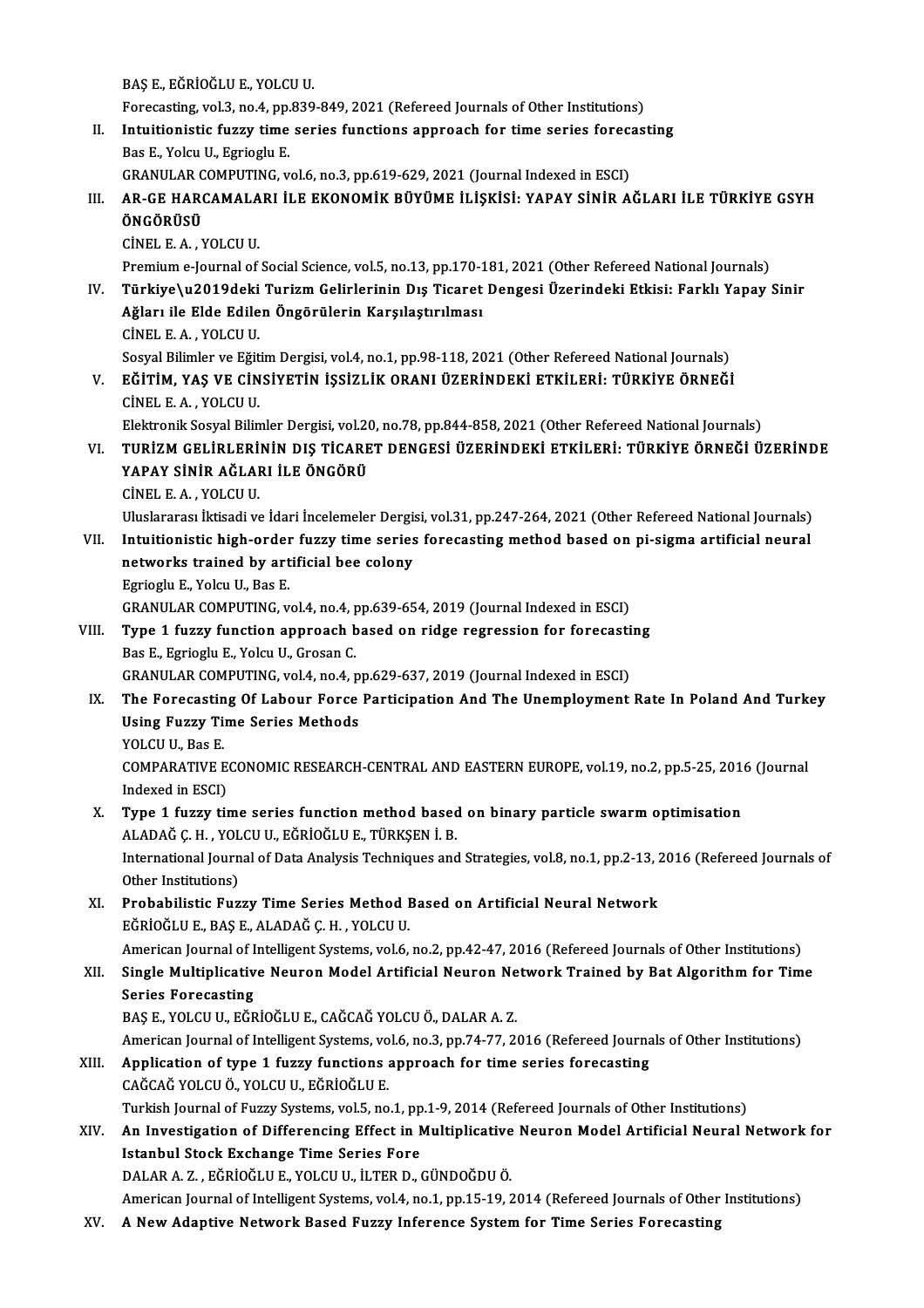DALAR A. Z. , EĞRİOĞLU E., YOLCU U., İLTER D., GÜNDOĞDU Ö.<br>Alev Journalef Seft Computingand Annliestions, vel 3, no. 1, nn.

Aloy Journalof Soft Computingand Applications, vol.2, no.1, pp.25-32, 2014 (Refereed Journals of Other<br>Institutions) DALAR A. Z.,<br>Aloy Journal<br>Institutions)<br>A Evry Tin Aloy Journalof Soft Computingand Applications, vol.2, no.1, pp.25-32, 2014 (Refereed Journals of Other<br>Institutions)<br>XVI. A Fuzzy Time Series Approach Using De Best 1 Mutation Strategy of Differential Evolution Algorithm

- Institutions)<br>A Fuzzy Time Series Approach Using De Best 1 Mutatio<br>DALAR A. Z. , EĞRİOĞLU E., YOLCU U., İLTER D., GÜNDOĞDU Ö.<br>Alev Journalef Seft Computingand Applications vel 3-no 3-nn A Fuzzy Time Series Approach Using De Best 1 Mutation Strategy of Differential Evolution .<br>DALAR A. Z. , EĞRİOĞLU E., YOLCU U., İLTER D., GÜNDOĞDU Ö.<br>Aloy Journalof Soft Computingand Applications, vol.2, no.2, pp.60-69, 20 DALAR A. Z. , EĞRİOĞLU E., YOLCU U., İLTER D., GÜNDOĞDU Ö.<br>Aloy Journalof Soft Computingand Applications, vol.2, no.2, pp.60-69, 2014 (Refereed Journals of Other<br>Institutions) Aloy Journalof Soft Computingand Applications, vol.2, no.2, pp.60-69, 2014 (Refereed Journals of Other<br>Institutions)<br>XVII. A Fuzzy Time Series Analysis Approach by Using Differential Evolution Algorithm Based on the<br>Number
- Institutions)<br>A Fuzzy Time Series Analysis Approach by I<br>Number of Recurrences of Fuzzy Relations<br>DALARA Z., FČPİQČLUE, VOLCUU, İLTERD C A Fuzzy Time Series Analysis Approach by Using Differ<br>Number of Recurrences of Fuzzy Relations<br>DALAR A. Z. , EĞRİOĞLU E., YOLCU U., İLTER D., GÜNDOĞDU Ö.<br>American Journal of Intelligent Systems vol 3, no 3, np.75, 92, 3 Number of Recurrences of Fuzzy Relations<br>DALAR A. Z. , EĞRİOĞLU E., YOLCU U., İLTER D., GÜNDOĞDU Ö.<br>American Journal of Intelligent Systems, vol.3, no.2, pp.75-82, 2013 (Refereed Journals of Other Institutions)
- XVIII. A Novel Seasonal Fuzzy Time Series Method to the Forecasting of Air Pollution Data in Ankara DALARA.Z. ,EĞRİOĞLUE.,YOLCUU., İLTERD.,GÜNDOĞDUÖ. A Novel Seasonal Fuzzy Time Series Method to the Forecasting of Air Pollution Data in Ankara<br>DALAR A. Z. , EĞRİOĞLU E., YOLCU U., İLTER D., GÜNDOĞDU Ö.<br>American Journal of Intelligent Systems, vol.3, no.1, pp.13-19, 2013 (

DALAR A. Z. , EĞRİOĞLU E., YOLCU U., İLTER D., GÜNDOĞDU Ö.<br>American Journal of Intelligent Systems, vol.3, no.1, pp.13-19, 2013 (Refereed Journals of Other Institutions)<br>XIX. The Use of Partial Least Squares Regression American Journal of Intelligent Systems, vol.3, no.1, pp.13-19, 2013 (Refereed<br>The Use of Partial Least Squares Regression and Feed Forward Artii<br>in Prediction Vertical and Broad Jumping of Young Football Players<br>CAČCAČ YO The Use of Partial Least Squares Regression and Feed Forward Artificial Neural Networks Methods<br>in Prediction Vertical and Broad Jumping of Young Football Players<br>CAĞCAĞ YOLCU Ö., YOLCU U., EĞRİOĞLU E. in Prediction Vertical and Broad Jumping of Young Football Players<br>CAĞCAĞ YOLCU Ö., YOLCU U., EĞRİOĞLU E.<br>World Applied Sciences Journal, vol.21, no.4, pp.572-577, 2013 (Refereed Journals of Other Institutions)<br>A Now Fuggy

CAĞCAĞ YOLCU Ö., YOLCU U., EĞRİOĞLU E.<br>World Applied Sciences Journal, vol.21, no.4, pp.572-577, 2013 (Refereed Journals of Other Institutions)<br>XX. A New Fuzzy Time Series Analysis Approach by Using Differential Evolut World Applied Sciences Journal, vol.21, no<br>A New Fuzzy Time Series Analysis Ap<br>Chronologically Determined Weights<br>DALARA 7 - FÖRIQÖLUE VOLGUU İLTE A New Fuzzy Time Series Analysis Approach by Using I<br>Chronologically Determined Weights<br>DALAR A. Z. , EĞRİOĞLU E., YOLCU U., İLTER D., GÜNDOĞDU Ö.<br>Journal of Sosial and Esenemis Statistiss vel 3, no 1, np 33, 30. Chronologically Determined Weights<br>DALAR A. Z. , EĞRİOĞLU E., YOLCU U., İLTER D., GÜNDOĞDU Ö.<br>Journal of Social and Economic Statistics, vol.2, no.1, pp.33-30, 2013 (Refereed Journals of Other Institutions)

DALAR A. Z. , EĞRİOĞLU E., YOLCU U., İLTER D., GÜNDOĞDU Ö.<br>Journal of Social and Economic Statistics, vol.2, no.1, pp.33-30, 2013 (Refereed Journals of Other Institut<br>XXI. The Forecasting of Istanbul Stock Market with Journal of Social and<br>The Forecasting of<br>Forecasting Model<br>CAČCAČ VOLCU Ö, VO The Forecasting of Istanbul Stock Mar<br>Forecasting Model<br>CAĞCAĞ YOLCU Ö., YOLCU U., EĞRİOĞLU E.<br>Turkich Journal of Euggy Systems vol 3, no Forecasting Model<br>CAĞCAĞ YOLCU Ö., YOLCU U., EĞRİOĞLU E.<br>Turkish Journal of Fuzzy Systems, vol.3, no.2, pp.118-138, 2012 (Refereed Journals of Other Institutions)

#### Books&Book Chapters

- ooks & Book Chapters<br>I. YAPAY SİNİR AĞLARI (Öngörü ve Tahmin Uygulamaları)<br>FÖRİQÖLLE VOLCUJL BASE EĞRİOĞLUE., YOLCU<br>EĞRİOĞLUE., YOLCUU., BAŞE.<br>NOPEL AKADEMİK YAYINCU IL YAPAY SİNİR AĞLARI (Öngörü ve Tahmin<br>EĞRİOĞLU E., YOLCU U., BAŞ E.<br>NOBEL AKADEMİK YAYINCILIK, Ankara, 2019<br>A Nov Hirb Order Multiveriate Eurey Tim NOBEL AKADEMİK YAYINCILIK, Ankara, 2019
- EĞRİOĞLU E., YOLCU U., BAŞ E.<br>NOBEL AKADEMİK YAYINCILIK, Ankara, 2019<br>II. A New High Order Multivariate Fuzzy Time SeriesForecasting Model<br>YOLCU U.

A New High Order Multivariate Fuzzy Time SeriesForecasting Model<br>YOLCU U.<br>in: Advances in Time Series Forecasting (Volume 2), Cagdas Hakan Aladag, Editor, Bentham Science Publishers,<br>Shariah np 127 143 2017 YOLCU U.<br>in: Advances in Time Series<br>Sharjah, pp.127-143, 2017<br>A Now Noural Natwork I In: Advances in Time Series Forecasting (Volume 2), Cagdas Hakan Aladag, Editor, Bentham Science Publishers,<br>Sharjah, pp.127-143, 2017<br>III. A New Neural Network Model with DeterministicTrend and Seasonality Components for

## Sharjah, pp.127-143, 2017<br>III. A New Neural Network Model with DeterministicTrend and Seasonality Components for TimeSeries<br>Forecasting A New Neural Network Model with DeterministicTre<br>Forecasting<br>EĞRİOĞLU E., ALADAĞ Ç. H. , YOLCU U., BAŞ E., DALAR A. Z.<br>in: Advances in Time Series Forecasting (Volume ?), Cagda

in: Advances in Time Series Forecasting (Volume 2), Cagdas Hakan Aladag, Editor, Bentham Science Publishers,<br>Sharjah, pp.76-92, 2017 EĞRİOĞLU E., ALADAĞ Ç.<br>in: Advances in Time Ser<br>Sharjah, pp.76-92, 2017<br>A Hybrid Forecasting in: Advances in Time Series Forecasting (Volume 2), Cagdas Hakan Aladag, Editor, B<br>Sharjah, pp.76-92, 2017<br>IV. A Hybrid Forecasting Approach Combines SARIMA and Fuzzy Time Series<br>FORIOCLUE ALADAČ C H - VOLCUU

- Sharjah, pp.76-92, 2017<br>A Hybrid Forecasting Approach Co<br>EĞRİOĞLU E., ALADAĞ Ç. H. , YOLCU U.<br>in: Advances in Time Serice Forecastin A Hybrid Forecasting Approach Combines SARIMA and Fuzzy Time Series<br>EĞRİOĞLU E., ALADAĞ Ç. H. , YOLCU U.<br>in: Advances in Time Series Forecasting, Cagdas Hakan Aladag; Erol Egrioglu, Editor, Bentham Science Publishers,<br>nn 9 EĞRİOĞLU E., AL*ı*<br>in: Advances in Ti<br>pp.96-107, 2012<br>Companison of in: Advances in Time Series Forecasting, Cagdas Hakan Aladag; Erol Egrioglu, Editor, Bentham Science Publishers,<br>pp.96-107, 2012<br>V. Comparison of Feed Forward and Elman Neural Networks ForecastingAbility: Case Study for IM
- pp.96-107, 2012<br>V. Comparison of Feed Forward and Elman Neural Networks ForecastingAbility: Case Study for IMKB EĞRİOĞLU E, ALADAĞ Ç.H., YOLCU U.

in: Advances in Time Series Forecasting, Cagdas Hakan Aladag; Erol Egrioglu, Editor, Bentham Science Publishers,<br>pp.11-17, 2012

VI. A NewMethod for Forecasting Fuzzy Time Series with Triangular FuzzyNumber Observations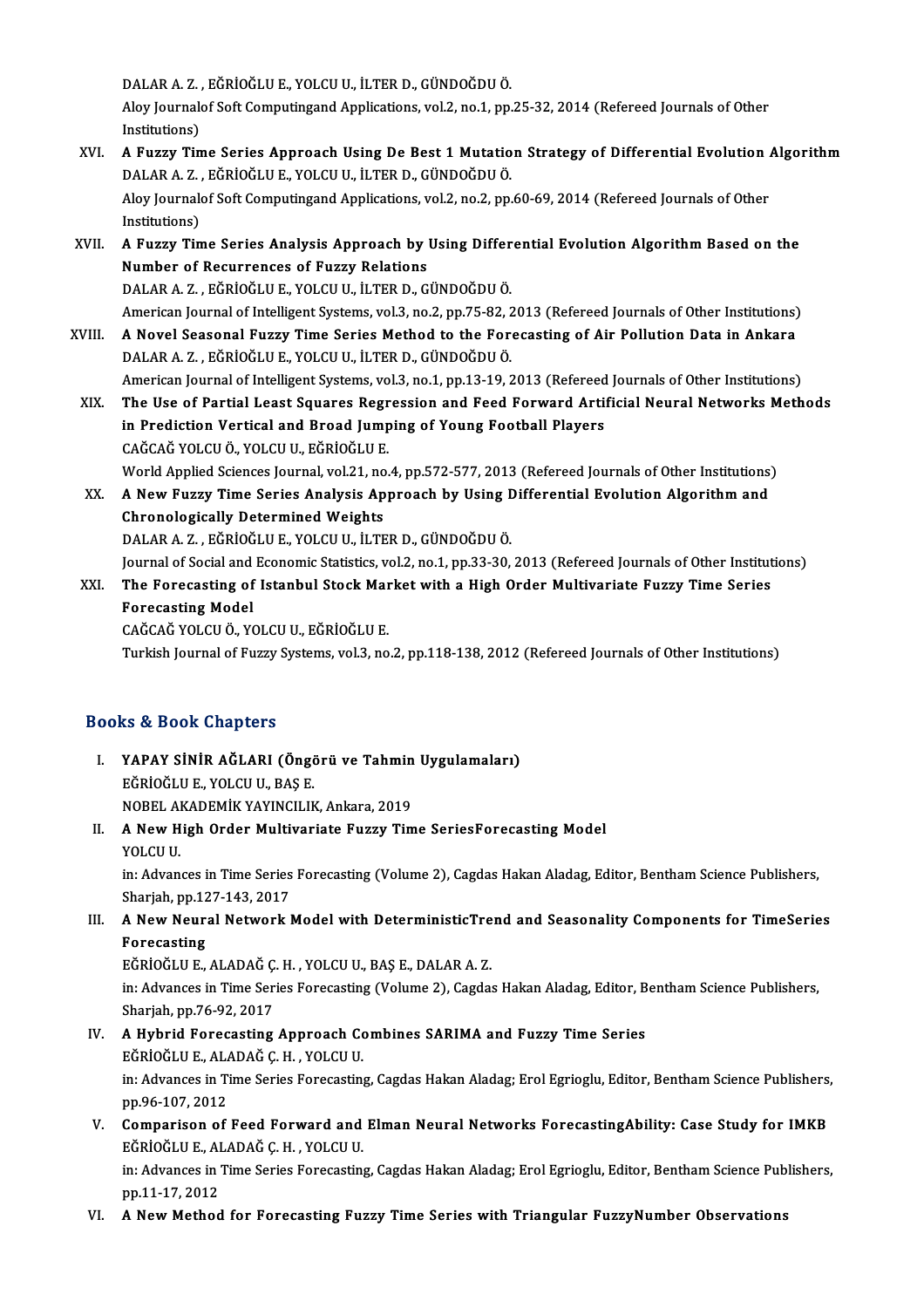eğrioğlu E., Aladağ Ç. H. , Yolcu U.<br>İn: Advances in Time Serice Fersesstin

in: Advances in Time Series Forecasting, Cagdas Hakan Aladag; Erol Egrioglu, Editor, Bentham Science Publishers,<br>pp.48-55, 2012 EĞRİOĞLU E., Al<br>in: Advances in '<br>pp.48-55, 2012<br>Comparison e: in: Advances in Time Series Forecasting, Cagdas Hakan Aladag; Erol Egrioglu, Editor, Bentham Scipp.48-55, 2012<br>VII. Comparison of Architecture Selection Criteria in Analyzing Long MemoryTime Series<br>FÖRIOČUJE ALADAČ C H. VO

## pp.48-55, 2012<br>Comparison of Architecture Select<br>EĞRİOĞLU E., ALADAĞ Ç. H. , YOLCU U.<br>in: Advances in Time Series Ferecestin Comparison of Architecture Selection Criteria in Analyzing Long MemoryTime Series<br>EĞRİOĞLU E., ALADAĞ Ç. H. , YOLCU U.<br>in: Advances in Time Series Forecasting, Cagdas Hakan Alada; Erol Egrioglu, Editor, Bentham Science Pub

EĞRİOĞLU E., ALADAĞ Ç. H. , YOLCU U.<br>in: Advances in Time Series Forecasting, Cagdas Hakan Alada; Erol Egrioglu, Editor, Bentham Science Publishers,<br>pp.18-25, 2012

VIII. A New Approach Based On Artıfıcıal Neural Networks For Hıgh Order Bıvarıate Fuzzy Time Series pp.18-25, 2012<br>A New Approach Based On Artıfıcıal Neural Networks For I<br>EĞRİOĞLU E., USLU V. R. , YOLCU U., BAŞARAN M. A. , ALADAĞ Ç. H.<br>in: Applications of Soft Computing From Theory to Provis Jörn Mob in: Applications of Soft Computing From Theory to Praxis, Jörn Mehnen,Mario Koeppen,Ashraf Saad,Ashutosh<br>Tiwari, Editor, Springer-Verlag , pp.265-273, 2009 EĞRİOĞLU E., USLU V. R. , YOLCU U., BAŞARAN M. A<br>in: Applications of Soft Computing From Theory to<br>Tiwari, Editor, Springer-Verlag , pp.265-273, 2009

#### Refereed Congress / Symposium Publications in Proceedings

- efereed Congress / Symposium Publications in Proceedings<br>I. Time Series Prediction using Dendritic Neuron Model Trained by a Robust Learning Algorithm<br>Xymas A, YOLGU U Yulmaz A., YOLCU U.<br>Time Series Predi<br>Yılmaz A., YOLCU U. Time Series Prediction using Dendritic Neuron Model Trained by a Robust Learning Algorithm<br>Yılmaz A., YOLCU U.<br>4th International Conference on Data Science and Applications (ICONDATA'21), June 4-5, 2021, TURKEY, Turkey,<br>04 Yılmaz A., YOLCU U.<br>4th International Co<br>04 June 2021, pp.4<br>Coasada Forward 4th International Conference on Data Science and Applications (ICONDATA'21), Ju<br>04 June 2021, pp.4<br>II. Cascade Forward Neural Network for Financial Time Series Forecasting<br>Vilmar A, VOLCU U
- 04 June 2021, pp.4<br>II. Cascade Forward Neural Network for Financial Time Series Forecasting<br>Yılmaz A., YOLCU U. Cascade Forward Neural Network for Financial Time Series Forecasting<br>Yılmaz A., YOLCU U.<br>4th International Conference on Data Science and Applications (ICONDATA'21), June 4-5, 2021, TURKEY, Turkey,<br>04 June 2021, pp.94. Yılmaz A., YOLCU U.<br>4th International Cor<br>04 June 2021, pp.84<br>The Hse of Some I.
- 4th International Conference on Data Science and Applications (ICONDATA'21), June<br>04 June 2021, pp.84<br>III. The Use of Some Loss Functions in Fuzzy Time SeriesForecasting Problem<br> $CA\breve{C}A\breve{C}$  VOLCU Ö, PAS E, FÖRIQĞLU E, 04 June 2021, pp.84<br>The Use of Some Loss Functions in Fuzzy Tip<br>CAĞCAĞ YOLCU Ö., BAŞ E., EĞRİOĞLU E., YOLCU U.<br>11. International Statistics Days Conference 3., 07 The Use of Some Loss Functions in Fuzzy Time SeriesForecasting Pro<br>CAĞCAĞ YOLCU Ö., BAŞ E., EĞRİOĞLU E., YOLCU U.<br>11. International Statistics Days Conference, 3 - 07 October 2018, pp.969-979<br>Bagged Bi Sigma artificial nau

- CAĞCAĞ YOLCU Ö., BAŞ E., EĞRİOĞLU E., YOLCU U.<br>11. International Statistics Days Conference, 3 07 October 2018, pp.969-979<br>IV. Bagged Pi-Sigma artificial neural networks with artificial bee colony algorithm for forec 11. International Statistics Days Conference,<br>Bagged Pi-Sigma artificial neural netwo<br>EĞRİOĞLU E., YOLCU U., BAŞ E., DALAR A. Z. Bagged Pi-Sigma artificial neural networks with artificial bee colony algorithm for forecast<br>EĞRİOĞLU E., YOLCU U., BAŞ E., DALAR A. Z.<br>4th International Researchers, Statisticians and Young Statisticians Congress, 28 - 30 EĞRİOĞLU E., YOLCU U., BAŞ E., DALAR A. Z.<br>4th International Researchers, Statisticians and Young Statistician<br>V. A new intuitionistic high order fuzzy time series method<br>FÖRİOĞLU E. VOLCU U. BAS E
- 4th International Researchers, Statisticians and Young Statisticians Congress, 28 30 April 2018, pp.85<br> **A new intuitionistic high order fuzzy time series method**<br>
EĞRİOĞLU E., YOLCU U., BAŞ E.<br>
10th International Statis A new intuitionistic high order fuzzy time series method<br>EĞRİOĞLU E., YOLCU U., BAŞ E.<br>10th International Statistics Congress, 6 - 08 December 2017, pp.87<br>Meximum likelihood estimation using genetic elgenithm for t

## EĞRİOĞLU E., YOLCU U., BAŞ E.<br>10th International Statistics Congress, 6 - 08 December 2017, pp.87<br>VI. Maximum likelihood estimation using genetic algorithm for the parameters of skew-t distribution<br>weder type II concering 10th International Statistics<br>Maximum likelihood esti<br>under type II censoring<br>VALGNKAVA A VOLGU U under type II censoring<br>YALÇINKAYA A., YOLCU U., ŞENOĞLU B.<br>10th International Statistics Congress, 6 - 08 December 2017<br>A Now Intuitionistic Eugey Eunstians Annroach based

under type II censoring<br>YALÇINKAYA A., YOLCU U., ŞENOĞLU B.

VII. A New Intuitionistic Fuzzy Functions Approach based on IID Bootstrap for Time Series Prediction<br>CAĞCAĞ YOLCU Ö., EĞRİOĞLU E., BAŞ E., KOÇAK C., YOLCU U. 10th International Statistics Congress, 6 - 08 December 2017<br>A New Intuitionistic Fuzzy Functions Approach based<br>CAĞCAĞ YOLCU Ö., EĞRİOĞLU E., BAŞ E., KOÇAK C., YOLCU U. A New Intuitionistic Fuzzy Functions Approach based on IID Bootstrap for Time Series Prediction<br>CAĞCAĞ YOLCU Ö., EĞRİOĞLU E., BAŞ E., KOÇAK C., YOLCU U.<br>I. International Symposium on Economics, Finance, and Econometrics, İ

CAĞCA<br>I. Inter<br>pp.74<br>Pobus I. International Symposium on Economics, Finance, and Econometrics, İstanbul, Turkey, 21 - 23 September 20:<br>PD.74<br>VIII. Robust Single Multiplicative Neuron Model Artificial Neural Network with Adaptive Weights and<br>Pieses f

## pp.74<br>Robust Single Multiplic<br>Biases for Forecasting<br>YOLCU U FČPIOČUUE P Robust Single Multiplicative Neuron Model Artificial Neu<br>Biases for Forecasting<br>YOLCU U., EĞRİOĞLU E., BAŞ E., DALAR A. Z. , CAĞCAĞ YOLCU Ö.<br>Linternational Sumnasium on Feonomise Finance and Feonom

Biases for Forecasting<br>YOLCU U., EĞRİOĞLU E., BAŞ E., DALAR A. Z. , CAĞCAĞ YOLCU Ö.<br>I. International Symposium on Economics, Finance, and Econometrics, İstanbul, Turkey, 21 - 23 September 2017,<br>pp.30-31 YOLCU U., EĞRİOĞLU E., BAŞ E., DALAR A. Z., CAĞCAĞ YOLCU Ö. I. International Symposium on Economics, Finance, and Econometrics, İstanbul, Tu<br>pp.30-31<br>IX. MODIFIED HOLT METHOD BASED ON PARTICLE SWARM OPTIMIZATION

pp.30-31<br>MODIFIED HOLT METHOD I<br>EĞRİOĞLU E., YOLCU U., BAŞ E.<br>EUREEE'17 International Conf MODIFIED HOLT METHOD BASED ON PARTICLE SWARM OPTIMIZATION<br>EĞRİOĞLU E., YOLCU U., BAŞ E.<br>EUREFE'17 International Conference, Muğla, Turkey, 27 - 29 July 2017, vol.1, pp.288-289<br>BARAMETER ESTIMATION IN WINTERS EXPONENTIAL SM

## EĞRİOĞLU E., YOLCU U., BAŞ E.<br>EUREFE'17 International Conference, Muğla, Turkey, 27 - 29 July 2017, vol.1, pp.288-289<br>X. PARAMETER ESTIMATION IN WINTERS EXPONENTIAL SMOOTHING METHOD WITH PARTICLE SWARM<br>OPTIMIZATION EUREFE'17 Intern<br>PARAMETER ES<br>OPTIMIZATION<br>PAS E FČPIOČIJI

BAŞE.,EĞRİOĞLUE.,YOLCUU.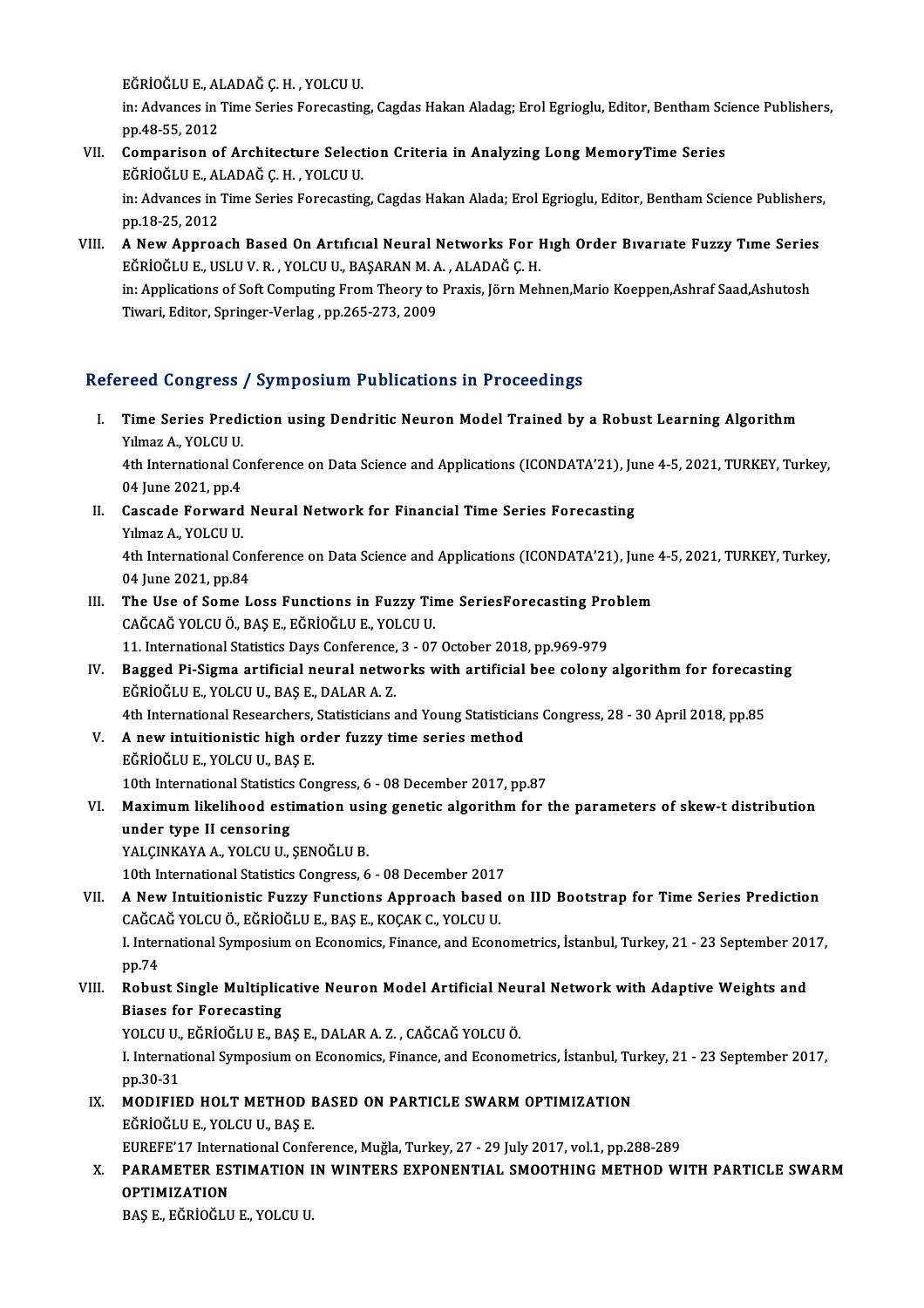EUREFE'17 International Conference, Muğla, Turkey, 27 - 29 July 2017, vol.1, pp.286-287 EUREFE'17 International Conference, Muğla, Turkey, 27 - 29 July 2017, vol.1, pp.286-287<br>XI. – A NEW INTUITIONISTIC FUZZY FUNCTIONS APPROACH BASED ON HESITATION MARGIN FOR TIME EUREFE'17 Internations<br>A NEW INTUITIONIST<br>SERIES PREDICTION A NEW INTUITIONISTIC FUZZY FUNCTIONS A<br>SERIES PREDICTION<br>CAĞCAĞ YOLCU Ö., BAŞ E., EĞRİOĞLU E., YOLCU U.<br>FUREEE'17 International Conference Muğle. Turk SERIES PREDICTION<br>CAĞCAĞ YOLCU Ö., BAŞ E., EĞRİOĞLU E., YOLCU U.<br>EUREFE'17 International Conference, Muğla, Turkey, 27 - 29 July 2017, vol.1, pp.314-315<br>A. MIII TI COMBONENT HYPPID I EABNINC ALCOPITHM EOP MIII TIPLICATIVE CAĞCAĞ YOLCU Ö., BAŞ E., EĞRİOĞLU E., YOLCU U.<br>EUREFE'17 International Conference, Muğla, Turkey, 27 - 29 July 2017, vol.1, pp.314-315<br>XII. A MULTI-COMPONENT HYBRID LEARNING ALGORITHM FOR MULTIPLICATIVE NEURON MODEL<br>AR EUREFE'17 International Conference,<br>A MULTI-COMPONENT HYBRID LI<br>ARTIFICIAL NEURAL NETWORKS<br>YOLCU U FČPIOČULE PASE DALA A MULTI-COMPONENT HYBRID LEARNING ALGORITHM F<br>ARTIFICIAL NEURAL NETWORKS<br>YOLCU U., EĞRİOĞLU E., BAŞ E., DALAR A. Z. , CAĞCAĞ YOLCU Ö.<br>FUREEE'17 International Conference Muğla Turkey, 27, -29 Jub ARTIFICIAL NEURAL NETWORKS<br>YOLCU U., EĞRİOĞLU E., BAŞ E., DALAR A. Z. , CAĞCAĞ YOLCU Ö.<br>EUREFE'17 International Conference, Muğla, Turkey, 27 - 29 July 2017, vol.1, pp.316-317 YOLCU U., EĞRİOĞLU E., BAŞ E., DALAR A. Z. , CAĞCAĞ YOLCU Ö.<br>EUREFE'17 International Conference, Muğla, Turkey, 27 - 29 July 2017, vol.1, pp.316-317<br>XIII. A Hybrid Forecasting Method Based On Exponential Smoothing and EUREFE'17 International Con<br>A Hybrid Forecasting Met<br>Artificial Neural Network<br>EČPIOČLUE VOLCUU PASI A Hybrid Forecasting Method Based Or<br>Artificial Neural Network<br>EĞRİOĞLU E., YOLCU U., BAŞ E., DALAR A. Z.<br><sup>2nd Intornational Bassarshars, Statisticions</sup> Artificial Neural Network<br>EĞRİOĞLU E., YOLCU U., BAŞ E., DALAR A. Z.<br>3rd International Researchers, Statisticians and Young Statisticians Congress (IRSYSC-2017), Konya, Turkey, 24 26May2017,pp.28 3rd International Researchers, Statisticians and Young Statisticians Congress (IRSYSC-2017), Konya, Turkey, 24<br>26 May 2017, pp.28<br>XIV. Maximum Likelihood Estimation for the Parameters of Skew-t Distribution Using Genetic A 26 May 2017, pp.28<br>Maximum Likelihood Estimation fo:<br>YALÇINKAYA A., ŞENOĞLU B., YOLCU U.<br><sup>2nd Intornational Pessenshore, Statistici</sup> Maximum Likelihood Estimation for the Parameters of Skew-t Distribution Using Genetic Algorithm<br>YALÇINKAYA A., ŞENOĞLU B., YOLCU U.<br>3rd International Researchers, Statisticians and Young Statisticians Congress (IRSYSC-2017 YALÇINKAYA A., ŞENC<br>3rd International Rese<br>26 May 2017, pp.212<br>IID Bootstran Annr 3rd International Researchers, Statisticians and Young Statisticians Congress (IRSYSC-2017), Konya,<br>26 May 2017, pp.212<br>XV. IID Bootstrap Approach with Rejection Sampling for Pi-Sigma Artificial Neural Network<br>YOLCU U. EĞR 26 May 2017, pp.212<br>IID Bootstrap Approach with Rejection<br>YOLCU U., EĞRİOĞLU E., BAŞ E., DALAR A. Z.<br><sup>2nd Intornational Bossarshars, Statisticions</sup> 3rd International Researchers, Statisticians and Young Statisticians Congress (IRSYSC-2017), Konya, Turkey, 24 -<br>26 May 2017, pp.32 YOLCU U., EĞRİOĞLU E., BAŞ E., DALAR A.Z. 3rd International Researchers, Statisticians and Young Statistician<br>26 May 2017, pp.32<br>XVI. A New Intuitionistic Time Series Fuzzy Inference System 26 May 2017, pp.32<br>**A New Intuitionistic Time Series Fuzzy Infer**<br>CAĞCAĞ YOLCU Ö., BAŞ E., YOLCU U., EĞRİOĞLU E.<br><sup>2rd International Besearsbers, Statisticians and Yo</sup> 3rd International Researchers, Statisticians and Young Statisticians Congress (IRSYSC-2017), Konya, Turkey, 24 -<br>26 May 2017, pp.29 CAĞCAĞ YOLCU Ö., BAS E., YOLCU U., EĞRİOĞLU E. 3rd International Researchers, Statisticians and Young Statisticians Congress (I<br>26 May 2017, pp.29<br>XVII. Bagging Fuzzy Ridge Regression Functions Approach for Forecasting<br>RAJ AR A Z - PAS E - VOLCU U EČPIOČU U E 26 May 2017, pp.29<br><mark>Bagging Fuzzy Ridge Regression Functi</mark><br>DALAR A. Z. , BAŞ E., YOLCU U., EĞRİOĞLU E.<br><sup>2nd Intornational Bessensbers, Statistisians a</sup> Bagging Fuzzy Ridge Regression Functions Approach for Forecasting<br>DALAR A. Z. , BAŞ E., YOLCU U., EĞRİOĞLU E.<br>3rd International Researchers, Statisticians and Young Statisticians Congress (IRSYSC-2017), Konya, Turkey, 24<br>2 DALAR A. Z. , BAŞ E.,<br>3rd International Re<br>26 May 2017, pp.31<br>A Bobust I sanning 3rd International Researchers, Statisticians and Young Statisticians Congress (IRSYSC-2017), Konya, Turl<br>26 May 2017, pp.31<br>XVIII. A Robust Learning Algorithm for Pi-Sigma Artificial Neural Networks Based on M-Estimator 26 May 2017, pp.31<br>A Robust Learning Algorithm for Pi-Sigma Artificial Neural Networks Based on M-Estimator<br>BAŞ E., EĞRİOĞLU E., YOLCU U. A Robust Learning Algorithm for Pi-Sigma Artificial Neural Networks Based on M-Estimator<br>BAŞ E., EĞRİOĞLU E., YOLCU U.<br>3rd International Researchers, Statisticians and Young Statisticians Congress (IRSYSC-2017), Konya, Tur BAŞ E., EĞRİOĞLU E.,<br>3rd International Re.<br>26 May 2017, pp.30<br>Boststrannad Bab 3rd International Researchers, Statisticians and Young Statisticians Congress (IRSYSC-2017), Konya, Turkey,<br>26 May 2017, pp.30<br>XIX. Bootstrapped Robust Pi-Sigma Artificial Neural Network Based on Robust Learning Algorithm<br> 26 May 2017, pp.30<br>Bootstrapped Robust Pi-Sigma Artificial Neural Netw<br>GÜNDOĞDU Ö., EĞRİOĞLU E., YOLCU U., BAŞ E., DALAR A. Z.<br><sup>2nd Intornational Bossarsbars, Statisticions and Young Stati</sup> Bootstrapped Robust Pi-Sigma Artificial Neural Network Based on Robust Learning Algorithm<br>GÜNDOĞDU Ö., EĞRİOĞLU E., YOLCU U., BAŞ E., DALAR A. Z.<br>3rd International Researchers, Statisticians and Young Statisticians Congres GÜNDOĞDU Ö., EĞRİOĞLU E., YOLCU U., BAŞ E., DALAR A. Z.<br>3rd International Researchers, Statisticians and Young Statisticians Congress (IRSYSC-2017), Konya, Turkey, 24<br>26 May 2017, pp.124 3rd International Researchers, Statisticians and Young Statisticians Congress (IRSYSC-2017), Konya, Turkey,<br>26 May 2017, pp.124<br>XX. An application of ARMA type high order fuzzy time series forecast method based on fuzzy lo 26 May 2017, pp.124<br>An application of ARMA type is<br>relation tables to TAIEX Data<br>KOCAK C. FÖRIOČLUE VOLCUU An application of ARMA type high or<br>relation tables to TAIEX Data<br>KOÇAK C., EĞRİOĞLU E., YOLCU U., BAŞ E.<br><sup>2nd</sup> International Besearshers, Statisticies relation tables to TAIEX Data<br>KOÇAK C., EĞRİOĞLU E., YOLCU U., BAŞ E.<br>3rd International Researchers, Statisticians and Young Statisticians Congress (IRSYSC-2017), Konya, Turkey, 24<br>26 May 2017, np.122 KOÇAK C., EĞRİOĞLU<br>3rd International Rese<br>26 May 2017, pp.123<br>A Probobilistic Pres 3rd International Researchers, Statisticians and Young Statisticians Congress (IRSYSC-20<br>26 May 2017, pp.123<br>XXI. A Probabilistic Prediction of Time Series based on Sigma Pi Neural Networks<br>2016 CLU 26 May 2<br>**A Probal**<br>YOLCU U.<br>Y<sup>th</sup> Intern A Probabilistic Prediction of Time Series based on Sigma Pi Neural Ne<br>YOLCU U.<br>Xth International Statistics Days Conference (ISDC'2016), 7 - 09 October 2016<br>Median Bi Artificial Neural Natuork for Forecasting YOLCU U.<br>Xth International Statistics Days Conference (ISDC'2016), 7<br>XXII. Median Pi Artificial Neural Network for Forecasting Xth International Statistics Days Conference (ISDC'2016), 7 - 09 October 2016 INTERNATIONAL CONFERENCE ON TRENDS AND PERSPECTIVES IN LINEAR STATISTICAL INFERENCE, 22 - 25<br>August 2016 EĞRİOĞLU E., DALAR A.Z., YOLCU U., BAŞ E. XXIII. BOOTSTRAP FUZZY FUNCTIONS FOR TIME SERIES FORECASTING APPLICATION OF BORSA İSTANBUL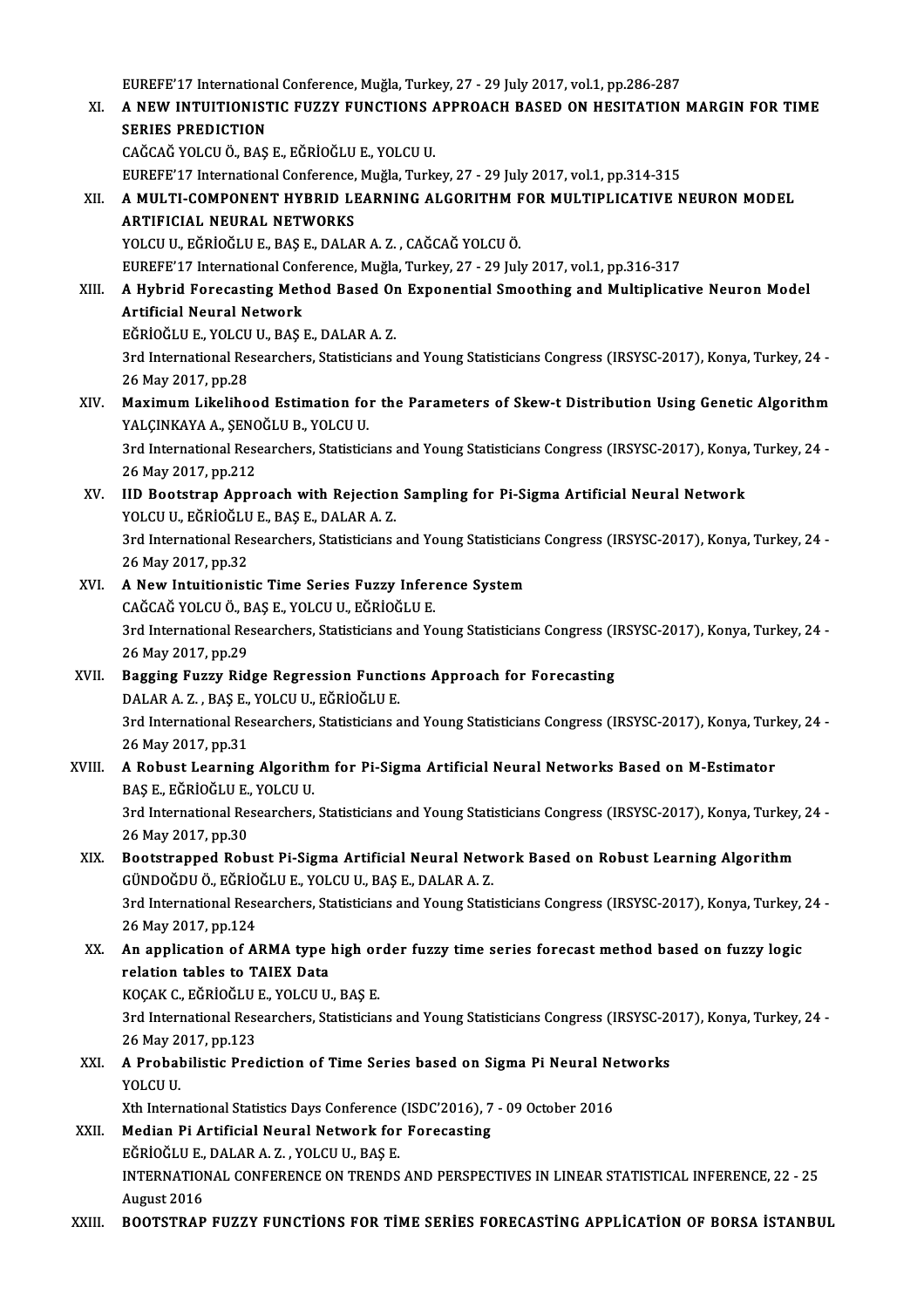DALAR A. Z. , YOLCU U., BAŞ E., EĞRİOĞLU E.<br>17th International Sumnesium en Esenemet

17th International Symposium on Econometrics, Operations Research and Statistics, Sivas, Turkey, 2 - 04 June<br>2016, pp.362-363 DALAR A. Z. , YOLC<br>17th International<br>2016, pp.362-363<br>Maximum Likelih 17th International Symposium on Econometrics, Operations Research and Statistics, Sivas, Turkey, 2 - 04<br>2016, pp.362-363<br>XXIV. Maximum Likelihood Estimation with Genetic Algorithm for The Parameters of Skew Normal

2016, pp.362-3<br>Maximum Lik<br>Distribution<br>VALCINKAVA Maximum Likelihood Estimation wi<br>Distribution<br>YALÇINKAYA A., ŞENOĞLU B., YOLCU U.<br>International Conference on Informatio

Distribution<br>YALÇINKAYA A., ŞENOĞLU B., YOLCU U.<br>International Conference on Information Complexity and Statistical Modeling in High Dimensions with Application,<br>18 . 31 May 2016 YALÇINKAYA A., ŞI<br>International Conf<br>18 - 21 May 2016<br>A Now Search Sr

18 - 21 May 2016<br>XXV. A New Search Space for Genetic Algorithm 18 - 21 May 2016<br>**A New Search Space for Genetic Al<sub>l</sub><br>YALÇINKAYA A., ŞENOĞLU B., YOLCU U.**<br>International Cenference en Informatio A New Search Space for Genetic Algorithm<br>YALÇINKAYA A., ŞENOĞLU B., YOLCU U.<br>International Conference on Information Complexity and Statistical Modeling in High Dimensions with Application,<br>18 . 31 May 2016 **YALÇINKAYA A., ŞI**<br>International Conf<br>18 - 21 May 2016<br>A. HYPPID APPP International Conference on Information Complexity and Statistical Modeling in High Dimensions with Ap<br>18 - 21 May 2016<br>XXVI. A HYBRID APPROACH FOR ROBUST TRAINING OF SINGLE MULTIPLICATIVE NEURON MODEL

# 18-21 May 2016<br>A HYBRID APPROACH FOR ROBUST TRAINING OF SINGLE MULTIPLICATIVE NEURON MODEL<br>ARTIFICIAL NEURAL NETWORKS

BAŞE.,EĞRİOĞLUE.,CAĞCAĞYOLCUÖ.,YOLCUU.

1th International Black Sea Business Administion Symposium, 16 - 18 May 2016

## BAŞ E., EĞRİOĞLU E., CAĞCAĞ YOLCU Ö., YOLCU U.<br>1th International Black Sea Business Administion Symposium, 16 - 18 May 2016<br>XXVII. A NEW DYNAMIC WEIGHT NEURAL NETWORK FOR BIST 100 MODELLING 1th International Black Sea Business Administion S<br>**A NEW DYNAMIC WEIGHT NEURAL NETWOR**<br>EĞRİOĞLU E., YOLCU U., CAĞCAĞ YOLCU Ö., BAŞ E.<br>1th International Black Sea Business Administion S A NEW DYNAMIC WEIGHT NEURAL NETWORK FOR BIST 100 MODELLINE<br>EĞRİOĞLU E., YOLCU U., CAĞCAĞ YOLCU Ö., BAŞ E.<br>1th International Black Sea Business Administion Symposium, 16 - 18 May 2016<br>A Hybrid Multivanista Eugey Tima Sarias

- EĞRİOĞLU E., YOLCU U., CAĞCAĞ YOLCU Ö., BAŞ E.<br>1th International Black Sea Business Administion Symposium, 16 18 May 2016<br>XXVIII. A Hybrid Multivariate Fuzzy Time Series Method Based on Gustafson Kessel Fuzzy Cluster 1th International Black Sea Business Administical Neural Network<br>A Hybrid Multivariate Fuzzy Time Series<br>Technique and Artificial Neural Network<br>YOLCU U. ALADAČ C. H. PAS E. FČPIOČULE A Hybrid Multivariate Fuzzy Time Series<br>Technique and Artificial Neural Network<br>YOLCU U., ALADAĞ Ç. H. , BAŞ E., EĞRİOĞLU E.<br>International Journal of Arts & Sciences' (UAS)
	-

Technique and Artificial Neural Network<br>YOLCU U., ALADAĞ Ç. H. , BAŞ E., EĞRİOĞLU E.<br>International Journal of Arts & Sciences' (IJAS) International Conference for Technology and Science, 13 - 16 April<br>2015 YOLCU<br>Intern<br>2015<br>Tune International Journal of Arts & Sciences' (IJAS) International Conference for Technology and Science, 13<br>2015<br>XXIX. Type 1 Fuzzy Function Approach Based on Ridge Regression for Forecasting of Time Series<br>BASE FÖRIOČLUE VOL

2015<br>Type 1 Fuzzy Function Approach Based on Ridge Regres<br>BAŞ E., EĞRİOĞLU E., YOLCU U.<br>12th German Probability and Statistics Days, 1 - 04 March 2016 Type 1 Fuzzy Function Approach Based on Ridge Regression for Forecasting of Time Series

- BAŞ E., EĞRİOĞLU E., YOLCU U.<br>12th German Probability and Statistics Days, 1 04 March 2016<br>XXX. A New Probabilistic Fuzzy Inference System for Time Series Forecasting<br>FÖRİOĞLU E. PAS E. VOLCU U. EĞRİOĞLUE.,BAŞE.,YOLCUU. A New Probabilistic Fuzzy Inference System for Time Ser<br>EĞRİOĞLU E., BAŞ E., YOLCU U.<br>12th German Probability and Statistics Days, 1 - 04 March 2016<br>An Ensemble of Single Multiplisative Neuven Medels for 12th German Probability and Statistics Days, 1 - 04 March 2016
- XXXI. An Ensemble of Single Multiplicative Neuron Models for Probabilistic Prediction<br>YOLCU U., Jin Y., Egrioglu E.

IEEE Symposium Series on Computational Intelligence (IEEE SSCI), Athens, Greece, 6 - 09 December 2016

### XXXII. A New Probabilistic Fuzzy Time Series Method IEEE Symposium Series on Computational Inte<br>A New Probabilistic Fuzzy Time Series M<br>EĞRİOĞLU E., BAŞ E., ALADAĞ Ç. H. , YOLCU U.<br>The 4th International Eury Systems Symposi:

The 4th International Fuzzy Systems Symposium (FUZZYSS'15), İstanbul, Turkey, 5 - 06 November 2015, pp.227-231 EĞRİ<br>The<br>231<br>A.Eu The 4th International Fuzzy Systems Symposium (F)<br>231<br>XXXIII. A Fuzzy Time Series Network for Forecasting<br>RAS E FÖRIQÕI UE ALADAČ C H, VOLCU U

231<br>A Fuzzy Time Series Network for Foreca:<br>BAŞ E., EĞRİOĞLU E., ALADAĞ Ç. H. , YOLCU U.<br>International work conference en Time Series BAŞ E., EĞRİOĞLU E., ALADAĞ Ç. H. , YOLCU U.<br>International work-conference on Time Series(ITISE 2015), Granada, Nicaragua, 1 - 03 July 2015, pp.541

### BAŞ E., EĞRİOĞLU E., ALADAĞ Ç. H. , YOLCU U.<br>International work-conference on Time Series (ITISE 2015), Granada, Nicaragua, 1 - 03 July 2015, pp.541<br>XXXIV. A High Order Time Fuzzy Time Series Forecasting Model Based on Internation<br>A High Oro<br>Networks<br>CAČCAČ VC A High Order Time Fuzzy Time Series Forecasting |<br>Networks<br>CAĞCAĞ YOLCU Ö., YOLCU U., EĞRİOĞLU E., ALADAĞ Ç. H.<br>International work conference en Time Series (ITISE 2011 Networks<br>CAĞCAĞ YOLCU Ö., YOLCU U., EĞRİOĞLU E., ALADAĞ Ç. H.<br>International work-conference on Time Series(ITISE 2015), Granada, Nicaragua, 1 - 03 July 2015, pp.564<br>A Now Tupe Becurrent Multiplicative Neuren Model Articial

CAĞCAĞ YOLCU Ö., YOLCU U., EĞRİOĞLU E., ALADAĞ Ç. H.<br>International work-conference on Time Series(ITISE 2015), Granada, Nicaragua, 1 - 03 July 2015, pp.564<br>XXXV. A New Type Recurrent Multiplicative Neuron Model Articia International work-conference on Time Se<br>A New Type Recurrent Multiplicative<br>BURÇİN ŞEYDA Ç., EĞRİOĞLU E., YOLCU U.<br>International work conference on Time Se A New Type Recurrent Multiplicative Neuron Model Articial Neural Network for Forecasting<br>BURÇİN ŞEYDA Ç., EĞRİOĞLU E., YOLCU U.<br>International work-conference on Time Series(ITISE 2015), Granada, Nicaragua, 1 - 03 July 2015

XXXVI. Forecasting Turkey Electricity Consumption by Using Fuzzy Functions Approach<br>DALAR A. Z., YOLCU U., EĞRİOĞLU E., ALADAĞ Ç. H. International work-conference on Time Series(ITISE<br>Forecasting Turkey Electricity Consumption b<br>DALAR A. Z. , YOLCU U., EĞRİOĞLU E., ALADAĞ Ç. H.<br>International work conference on Time Series(ITISE

International work-conference on Time Series(ITISE 2015), Granada, Nicaragua, 1 - 03 July 2015, pp.542

XXXVII. The Training of Artificial Neural Networks with Multiplicative Neuron Model Based On Differential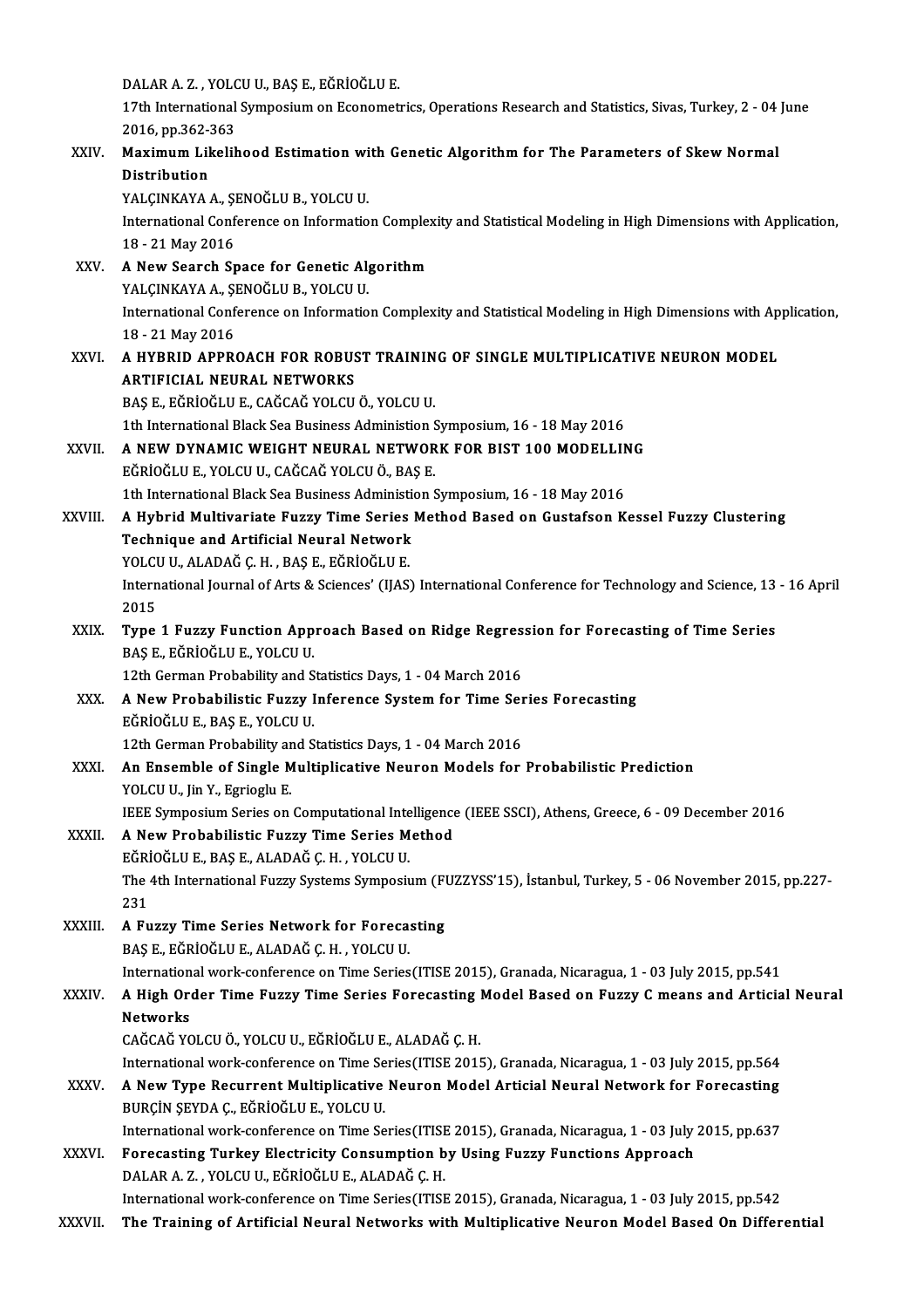|             | <b>Evolution Algorithm for Forecasting</b>                                                                                                             |
|-------------|--------------------------------------------------------------------------------------------------------------------------------------------------------|
|             | YOLCU U., EĞRİOĞLU E., USLU V. R., ALADAĞ Ç. H., BAŞARAN M. A.                                                                                         |
|             | Global Conference on Computer Sciences, Software, Networks & Engineering, Aydın, Turkey, 6 - 08 November<br>2014                                       |
| XXXVIII.    | A New Adaptive Network Fuzzy Inference System For Time Series Forecasting                                                                              |
|             | YOLCU U., EĞRİOĞLU E., USLU V. R., ALADAĞ Ç. H., BAŞARAN M. A.                                                                                         |
|             | International 8th International Statistics Congress, Antalya, Turkey, 27 - 30 October 2013                                                             |
| XXXIX.      | A Fuzzy Time Series Approach Based On Differential Evolution Algorithm Using De Best 1 Mutation<br><b>Strategy</b>                                     |
|             | YOLCU U., EĞRİOĞLU E., USLU V. R., ALADAĞ Ç. H., BAŞARAN M. A.                                                                                         |
|             | International 8th International Statistics Congress, Antalya, Turkey, 27 - 30 October 2013                                                             |
| XL.         | An Improved High Order Fuzzy Time Series Approach                                                                                                      |
|             | YOLCU U., EĞRİOĞLU E., USLU V. R., ALADAĞ Ç. H., BAŞARAN M. A.                                                                                         |
|             | International 8th International Statistics Congress, Antalya, Turkey, 27 - 30 October 2013                                                             |
| XLI.        | Gauss Aktivasyon Fonksiyonuna Dayalı Çarpımsal Nöron Model Yapay Sinir Ağı                                                                             |
|             | YOLCU U., EĞRİOĞLU E., USLU V. R., ALADAĞ Ç. H., BAŞARAN M. A.                                                                                         |
|             | International 8th International Statistics Congress, Antalya, Turkey, 27 - 30 October 2013                                                             |
| XLII.       | Tip 1 Bulanık Fonksiyon Yaklaşımının Zaman Serilerinde Bir Uygulaması                                                                                  |
|             | YOLCU U., EĞRİOĞLU E., USLU V. R., ALADAĞ Ç. H., BAŞARAN M. A.                                                                                         |
|             | International 8th International Statistics Congress, Antalya, Turkey, 27 - 30 October 2013                                                             |
| XLIII.      | Literature review of fuzzy time series and application of fuzzy time series to euro exchange data                                                      |
|             | YOLCU U., EĞRİOĞLU E., USLU V. R., ALADAĞ Ç. H., BAŞARAN M. A.                                                                                         |
|             | 8th International Symposium of Statistics, Eskişehir, Turkey, 11 - 13 October 2012                                                                     |
| XLIV.       | A hybrid fuzzy time series method based on particle swarm optimization and feed forward neural                                                         |
|             | networks                                                                                                                                               |
|             | YOLCU U., EĞRİOĞLU E., USLU V. R., ALADAĞ Ç. H., BAŞARAN M. A.                                                                                         |
|             | 8th International Symposium of Statistics, Eskişehir, Turkey, 11 - 13 October 2012                                                                     |
| XLV.        | A fuzzy time series approach with differential evolution algorithm                                                                                     |
|             | YOLCU U., EĞRİOĞLU E., USLU V. R., ALADAĞ Ç. H., BAŞARAN M. A.                                                                                         |
|             | 8th International Symposium of Statistics, Eskișehir, Turkey, 11 - 13 October 2012                                                                     |
| XLVI.       | Üyelik Değerlerine ve Çarpımsal Nöron Modele Dayalı Bulanık Zaman Serisi Yaklaşımı                                                                     |
|             | YOLCU U., EĞRİOĞLU E., USLU V. R., ALADAĞ Ç. H., BAŞARAN M. A.                                                                                         |
|             | 13th International Conference on Econometrics, Operation Research and Statistics, Famagusta, Cyprus (Kktc), 24 -                                       |
|             | 26 May 2012                                                                                                                                            |
| XLVII.      | Mevsimsel Bulanık Zaman Serilerinin Çözümlenmesinde Yeni Bir Yaklaşım                                                                                  |
|             | YOLCU U., EĞRİOĞLU E., USLU V. R., ALADAĞ Ç. H., BAŞARAN M. A.                                                                                         |
|             | 13th International Conference on Econometrics, Operation Research and Statistics, Famagusta, Cyprus (Kktc), 24 -                                       |
|             | 26 May 2012                                                                                                                                            |
| XLVIII.     | <b>Bulanik Cronbach Alfa</b>                                                                                                                           |
|             | YOLCU U., EĞRİOĞLU E., USLU V. R., ALADAĞ Ç. H., BAŞARAN M. A.                                                                                         |
|             | 13th International Conference on Econometrics, Operation Research and Statistics, Famagusta, Cyprus (Kktc), 24 -                                       |
|             | 26 May 2012                                                                                                                                            |
| <b>XLIX</b> | A Hybrid Artificial Neural Network Model with Linear Nonlinear Components                                                                              |
|             | YOLCU U., EĞRİOĞLU E., USLU V. R., ALADAĞ Ç. H., BAŞARAN M. A.<br>Online Conference on Soft Computing in Industrial Applications, 5 - 06 December 2011 |
| L.          | Yapay Sinir Ağlarına Dayalı ARMA 1 1 Tipli Bulanık Zaman Serisi Öngörü Yöntemi                                                                         |
|             | YOLCU U., EĞRİOĞLU E., USLU V. R., ALADAĞ Ç. H., BAŞARAN M. A.                                                                                         |
|             | International 7. Statistical Congress, Antalya, Turkey, 28 April - 01 May 2011                                                                         |
| LI.         | Genetik Algoritmaya Dayalı Yeni Bir Bulanık Zaman Serisi Yaklaşımı                                                                                     |
|             | YOLCU U., EĞRİOĞLU E., USLU V. R., ALADAĞ Ç. H., BAŞARAN M. A.                                                                                         |
|             | International 7. Statistical Congress, Antalya, Turkey, 28 April - 01 May 2011                                                                         |
|             |                                                                                                                                                        |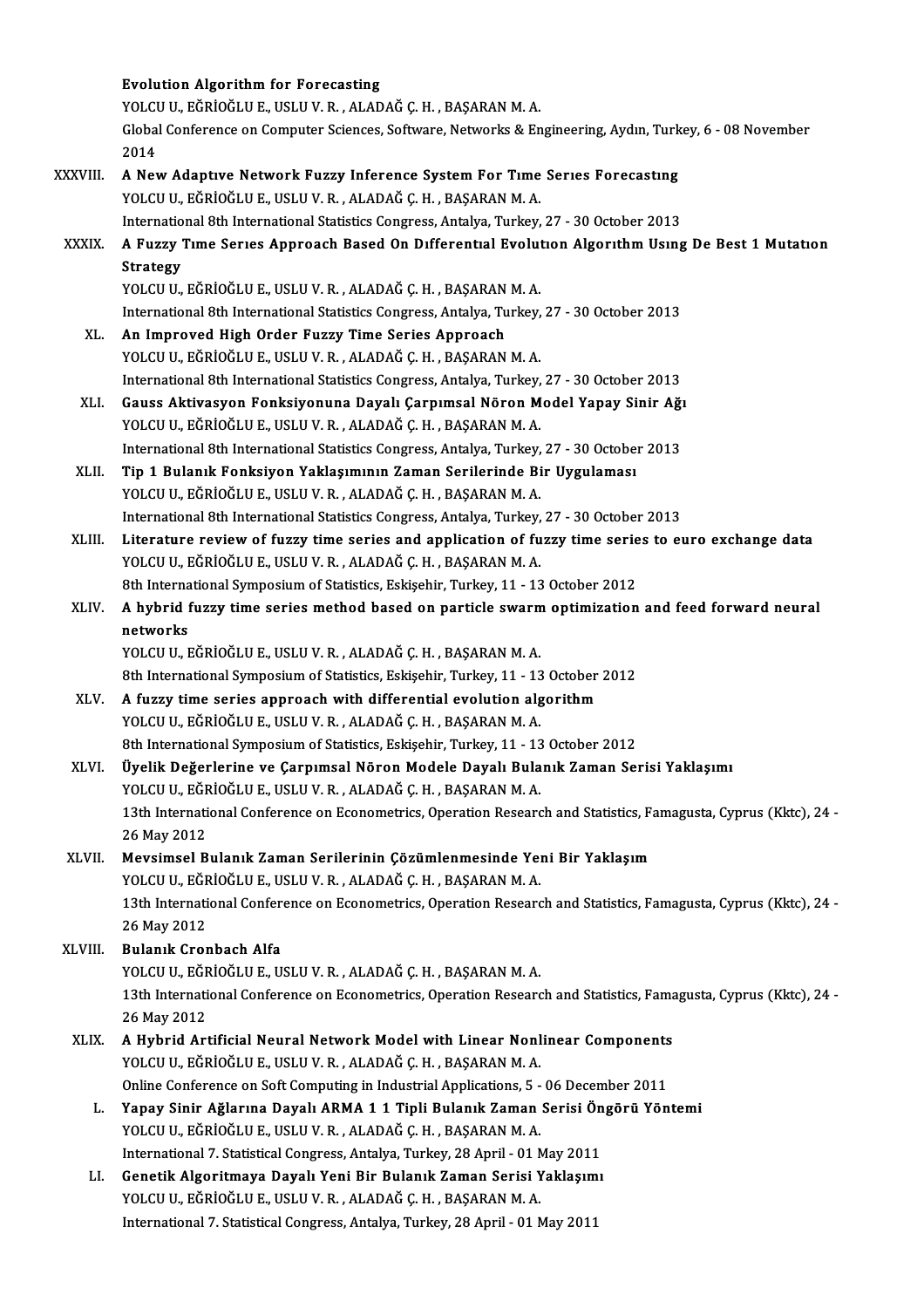| LII.   | Üçgensel Bulanık Sayılardan Oluşan Bulanık Zaman Serilerinin Çözümlenmesi                                   |
|--------|-------------------------------------------------------------------------------------------------------------|
|        | YOLCU U., EĞRİOĞLU E., USLU V. R., ALADAĞ Ç. H., BAŞARAN M. A.                                              |
|        | International 7. Statistical Congress, Antalya, Turkey, 28 April - 01 May 2011                              |
| LIII.  | Parçacık sürü optimizasyonu ve bulanık kümelemeye dayalı yeni bir zaman değişmez bulanık zaman              |
|        | serisi analizi yöntemi                                                                                      |
|        | YOLCU U., EĞRİOĞLU E., USLU V. R., ALADAĞ Ç. H., BAŞARAN M. A.                                              |
|        | International 7. Statistical Congress, Antalya, Turkey, 28 April - 01 May 2011                              |
| LIV.   | Bulanık Zaman Serilerinin Öngörüsünde Aralık Uzunluğunun Etkisi                                             |
|        | YOLCU U., EĞRİOĞLU E., USLU V. R., ALADAĞ Ç. H., BAŞARAN M. A.                                              |
|        | International 7. Statistical Congress, Antalya, Turkey, 28 April - 01 May 2011                              |
| LV.    | A new hybrid approach for forecasting a seasonal fuzzy time series                                          |
|        | YOLCU U., EĞRİOĞLU E., USLU V. R., ALADAĞ Ç. H., BAŞARAN M. A.                                              |
|        | 1st International Symposium on Computing in Science and Engineering, Aydın, Turkey, 28 - 30 May 2010        |
| LVI.   | A New High Order Fuzzy Time Series Approach                                                                 |
|        | YOLCU U., EĞRİOĞLU E., USLU V. R., ALADAĞ Ç. H., BAŞARAN M. A.                                              |
|        | 1st International Symposium on Computing in Science and Engineering, Aydın, Turkey, 28 - 30 May 2010        |
| LVII.  | TL Dolar Döviz Kuru Verilerinin Bulanık Zaman Serisi Yaklaşımları İle Öngörüsü                              |
|        | YOLCU U., EĞRİOĞLU E., USLU V. R., ALADAĞ Ç. H., BAŞARAN M. A.                                              |
|        | 7. İstatistik Günleri Sempozyumu, Ankara, Turkey, 01 January 2010                                           |
| LVIII. | SARIMA Modeli ve Elman Yapay Sinir Ağının Melez Yaklaşımı İle Ankara Hava Kalitesi Verilerinin              |
|        | Çözümlenmesi                                                                                                |
|        | YOLCU U., EĞRİOĞLU E., USLU V. R., ALADAĞ Ç. H., BAŞARAN M. A.                                              |
|        | 7. İstatistik Günleri Sempozyumu, Ankara, Turkey, 01 January 2010                                           |
| LIX.   | Ankara Hava Kirliliği Zaman Serisinin Çözümlenmesinde Klasik Ve Bulanık Zaman Serileri                      |
|        | Yaklaşımlarının Karşılaştırılması<br>YOLCU U., EĞRİOĞLU E., USLU V. R., ALADAĞ Ç. H., BAŞARAN M. A.         |
|        | 7. İstatistik Günleri Sempozyumu, Ankara, Turkey, 01 January 2010                                           |
| LX.    | Mevsimsel Bulanık Zaman Serisi Yaklaşımı İle Samsun İli Kükürtdioksit SO2 Miktarının Öngörüsü               |
|        | YOLCU U., EĞRİOĞLU E., USLU V. R. , ALADAĞ C. H. , BASARAN M. A.                                            |
|        | 19. İstatistik Araştırma Sempozyumu, Ankara, Turkey, 01 January 2010                                        |
| LXI.   | Bulanık Kümeleme ve Bulanık Zaman Serisinin Melez Yaklaşımı İle İMKB Öngörüsü                               |
|        | YOLCU U., EĞRİOĞLU E., USLU V. R., ALADAĞ Ç. H., BAŞARAN M. A.                                              |
|        | 18. İstatistik Araştırma Sempozyumu, Ankara, Turkey, 7 - 08 May 2009                                        |
| LXII.  | Bulanık Kümelemede En Uygun Küme Sayısının Yapay Sinir Ağları İle Belirlenmesi                              |
|        | YOLCU U., EĞRİOĞLU E., USLU V. R., ALADAĞ Ç. H., BAŞARAN M. A.                                              |
|        | 6. İstatistik Kongresi, Antalya, Turkey, 29 April - 03 May 2009                                             |
| LXIII. | IMKB Verilerinin Bulanık Zaman Serileri Yaklaşımı ile Çözümlenmesi                                          |
|        | YOLCU U., EĞRİOĞLU E., USLU V. R., ALADAĞ Ç. H., BAŞARAN M. A.                                              |
|        | 6. İstatistik Kongresi, Antalya, Turkey, 29 April - 03 May 2009                                             |
| LXIV.  | Aralık Uzunluğunun Optimizasyonuna Dayalı Yüksek Dereceli Bulanık Zaman Serisi Yaklaşımı                    |
|        | YOLCU U., EĞRİOĞLU E., USLU V. R., ALADAĞ Ç. H., BAŞARAN M. A.                                              |
|        | 6. İstatistik Kongresi, Antalya, Turkey, 29 April - 03 May 2009                                             |
| LXV.   | A New Approach Based on Artificial Neural Networks for High Order Bivariate Fuzzy Time Series               |
|        | Egrioglu E., Uslu V. R., Yolcu U., Basaran M. A., Hakan A. C.                                               |
|        | 13th World Conference on Soft Computing in Industrial Application, ELECTR NETWORK, 01 January 2008, vol.58, |
|        | pp 265-267                                                                                                  |
| LXVI.  | Aralık Uzunluğunun Optimizasyonuna Dayalı Bulanık Zaman Serisi Yaklaşımı ve Bir Uygulama                    |
|        | YOLCU U., EĞRİOĞLU E., USLU V. R., ALADAĞ Ç. H., BAŞARAN M. A.                                              |
|        | 17. İstatistik Araştırma Sempozyumu, Ankara, Turkey, 01 May 2008 - 01 May 2007                              |